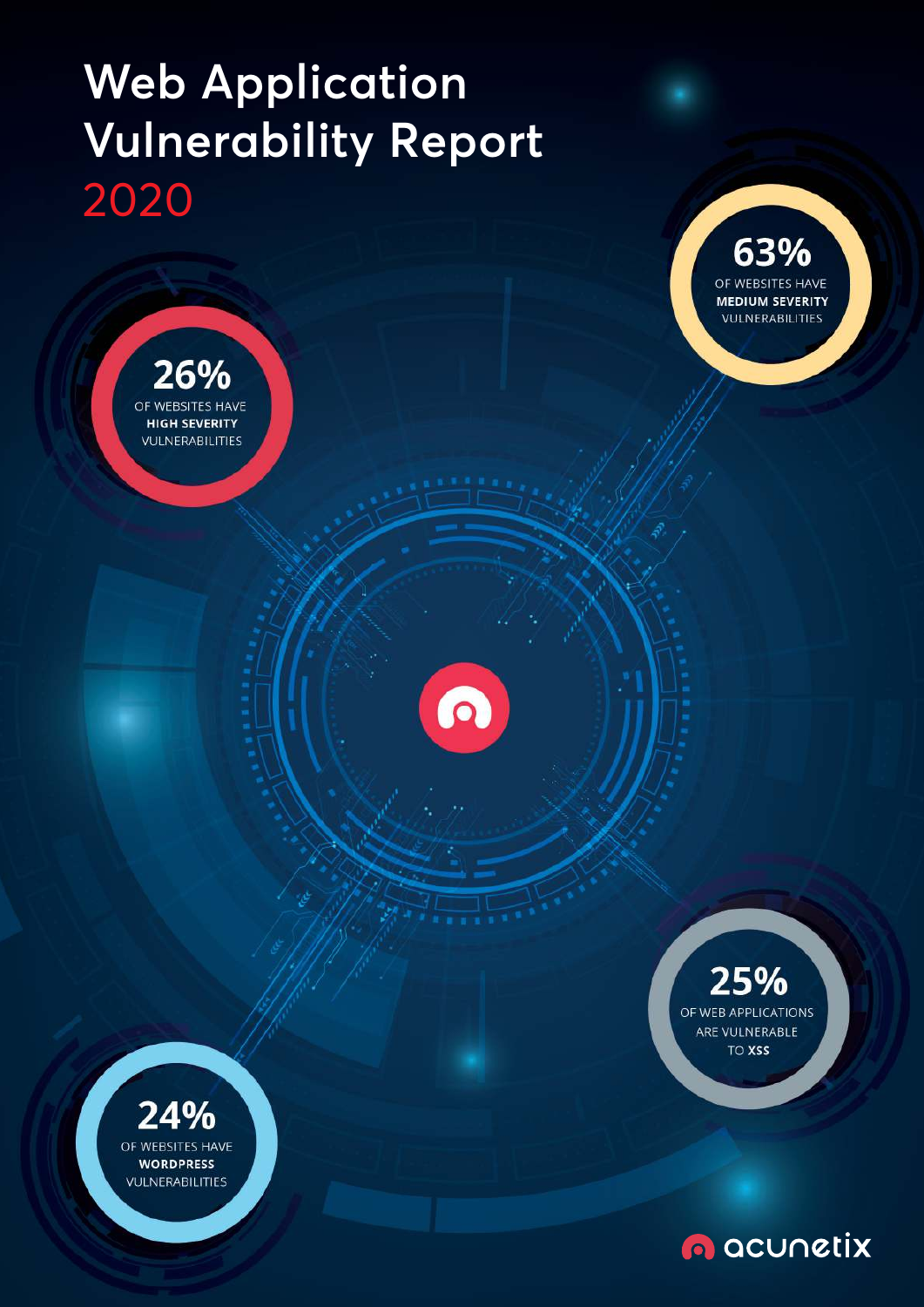| Vulnerabilities at a Glance [1984] [1986] [1986] [1986] [1986] [1986] [1986] [1986] [1986] [1986] [1 |    |
|------------------------------------------------------------------------------------------------------|----|
|                                                                                                      |    |
|                                                                                                      |    |
|                                                                                                      |    |
| Vulnerability Severity <b>Executes</b> 8                                                             |    |
| Vulnerability Analysis <b>Manual According to the Contract Office</b> of                             |    |
|                                                                                                      |    |
|                                                                                                      |    |
| Blind SQL Injection - 11                                                                             |    |
|                                                                                                      |    |
|                                                                                                      |    |
| Vulnerable JavaScript Libraries [14] Vulnerable 14                                                   |    |
| Weak Passwords and Missing Brute-Force Protection  15                                                |    |
|                                                                                                      |    |
|                                                                                                      |    |
| Server-side Request Forgery <b>Election Contract Contract 17</b>                                     |    |
| Overflow Vulnerabilities - 18                                                                        |    |
| Perimeter Network Vulnerabilities [1994] 19                                                          |    |
| DoS-related Vulnerabilities 20                                                                       |    |
| Cross-site Request Forgery                                                                           | 21 |
|                                                                                                      |    |
|                                                                                                      |    |
|                                                                                                      |    |
| WordPress (and Other CMS) Vulnerabilities <b>24</b>                                                  |    |
|                                                                                                      |    |
|                                                                                                      | 26 |
|                                                                                                      | 27 |

## **Contents Executive Summary**

**The 2020 edition of the Acunetix Web Application Vulnerability Report contains a statistical data analysis for web vulnerabilities and network perimeter vulnerabilities.**

#### **We prepared the report by doing the following:**

• Taking data from Acunetix Online for scans performed between March 2019 and February 2020

• Randomly and anonymously selecting 5,000 scan targets • Focusing on High Severity and Medium Severity

vulnerabilities

#### **Our general observations are:**

• The total number of web and network perimeter vulnerabilities is slightly less than last year • Relatively new scan targets had more vulnerabilities than others

### **We found the following selected vulnerabilities in the following percentage of targets:**

- Remote code execution (RCE): 3% (↑ from 2% in 2019)
- SQL Injection (SQLi): 8% (↓ from 14% in 2019)
- Directory traversal: 4% (↑ from 2% in 2019)
- Cross-site Scripting (XSS): 25% (↓ from 33% in 2019)
- Vulnerable JavaScript libraries: 24% (↓ from 33% in 2019)
- Server-side Request Forgery (SSRF): 1% (1% in 2019)
- Cross-site Request Forgery (CSRF): 36% (↓ from 51% in 2019)
- Host header injection: 2.5% (↓ from 4% in 2019)
- WordPress vulnerabilities: 24% (↓ from 30% in 2019)

**the full report below contains more vulnerability types. we also explain every vulnerability and, if possible, advise you on how you can fix such issues.**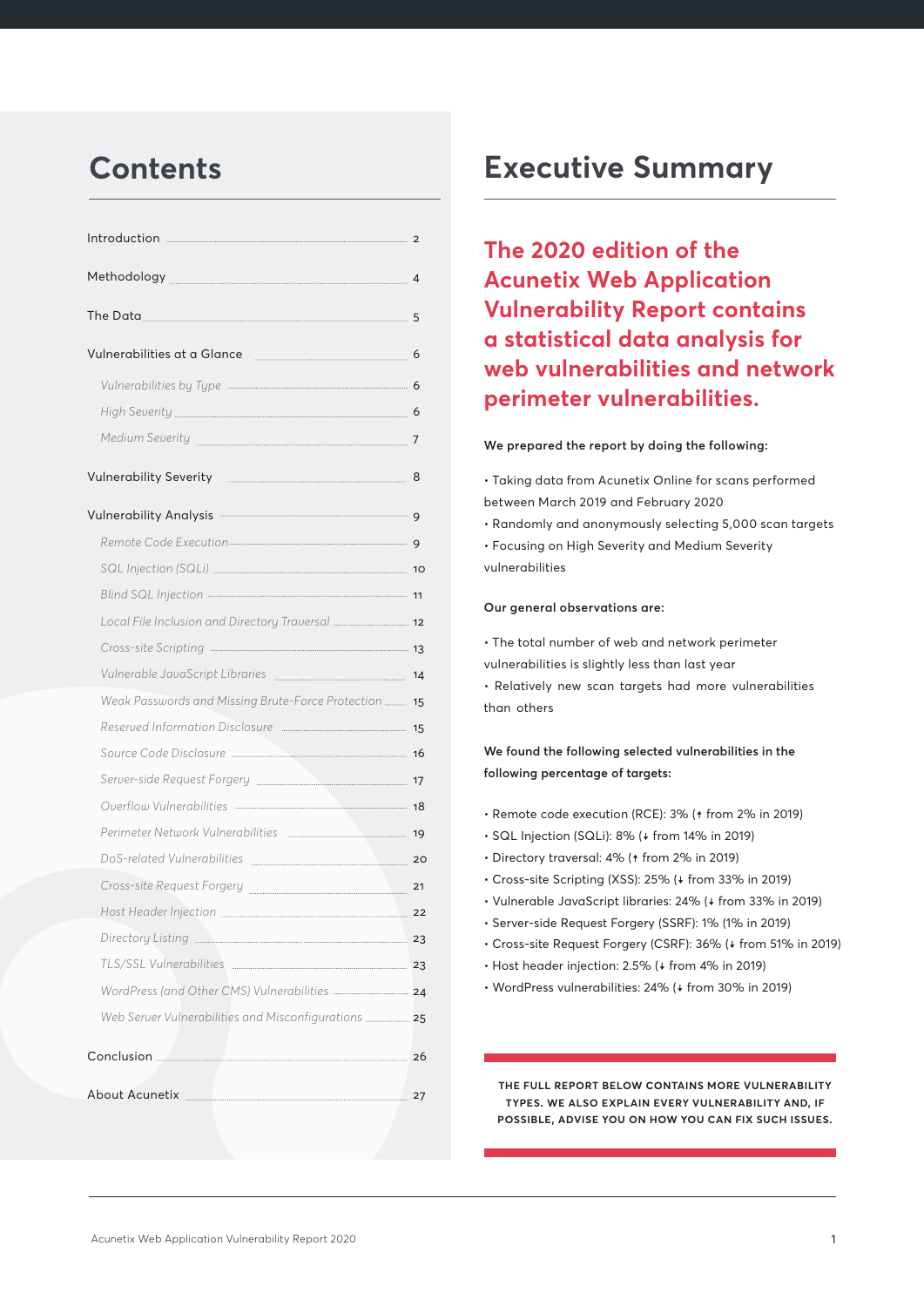## **Introduction**

## **Welcome to the 2020 edition of the Acunetix Web Application Vulnerability Report.**

Every year, Acunetix analyzes data received from Acunetix Online and creates a vulnerability testing report. This report represents the state of security of web applications and network perimeters. This year's report contains the results and analysis of vulnerabilities detected over the 12-month period between March 2019 and February 2020, based on data from 5,000 scan targets. This analysis mainly applies to high and medium severity vulnerabilities found in web applications, as well as perimeter network vulnerability data.

While people might think that web applications in general are slowly getting more secure, the truth is less optimistic. We have observed that applications that are protected by web vulnerability scanning are the ones that are becoming more secure. We have also noticed that relatively new targets have more vulnerabilities.

This is worrying from a security perspective. It means that new developers do not have the knowledge that is required to avoid vulnerabilities. It also suggests that these developers are working within a development structure that does not promote web security. Old habits, unfortunately, die hard.

We discovered Cross-site Scripting (XSS) vulnerabilities, vulnerable JavaScript libraries, and WordPress-related issues in 25% of the sampled targets – certainly a lot. This means that web applications are still quite vulnerable, but even so, this number is 30% less than for the last year. It seems that experienced website developers and system administrators are making progress. The situation is similar for SQL Injection issues – just like last year, the numbers are decreasing.



The demand for interactive web applications is growing. Because of this, web applications use more and more client-side technologies. As a result, the number of JavaScript libraries keeps increasing. Many of these libraries have vulnerabilities. Their authors and users know about these vulnerabilities. And yet, around 25% of web applications use such vulnerable libraries.

It is also interesting when we compare server-side programming languages. We see that PHP remains as popular as before. The second most popular language is ASP.NET, but developers more and more often use other, less popular server-side languages.



DATA OBTAINED FROM: **https://w3techs.com/technologies/history\_overview/programming\_language/ms/y** *(MAR 2020)*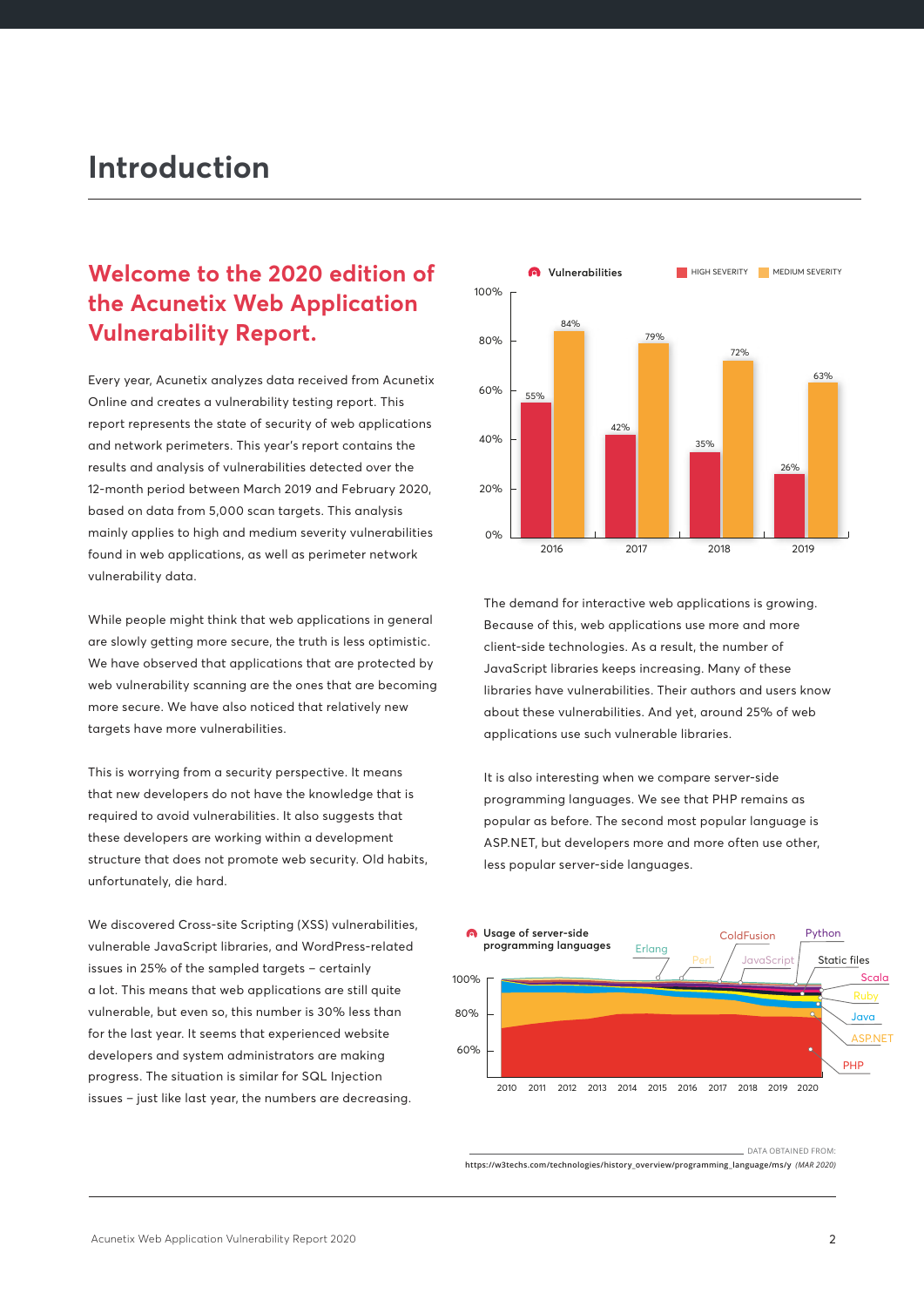## **When we talk about vulnerabilities, the situation is different.**

#### **See the graph below:**

• The percentage of PHP vulnerabilities has declined a lot. The percentage of ASP or ASP.NET vulnerabilities is growing.

• The percentage of vulnerabilities in Apache/nginx has declined a lot. The percentage of IIS vulnerabilities is growing.

### Why might this be?

• We assume that most ASP/ASP.NET web applications run on IIS web servers.

• We assume that most PHP web applications run on Apache or nginx web servers.

• We observe that the trend for PHP is similar to the trend for Apache/nginx.

• We also observe that the trend for ASP/ASP.NET is similar to the trend for IIS.

One conclusion comes to mind when we consider this together with general statistics from the previous graph. It seems that the PHP+Apache/nginx platform is becoming more secure, mature, and robust. The market also keeps favoring this platform. On the other hand, the ASP/ASP.NET+IIS platform is slowly losing popularity. At the same time, it is still not as robust and mature as we would hope.

PHP is so popular because a lot of PHP sites are WordPress sites. WordPress sites are often unsafe but rather static. After you select the theme and plugins, you don't change much. The attack surface changes only when you update WordPress, themes, and plugins. And most of these updates are security updates.

This also suggests that ASP/ASP.NET web applications are more actively developed. The high percentage of vulnerabilities may be caused by active development.

**Percentage of vulnerabilities detected in various platforms**

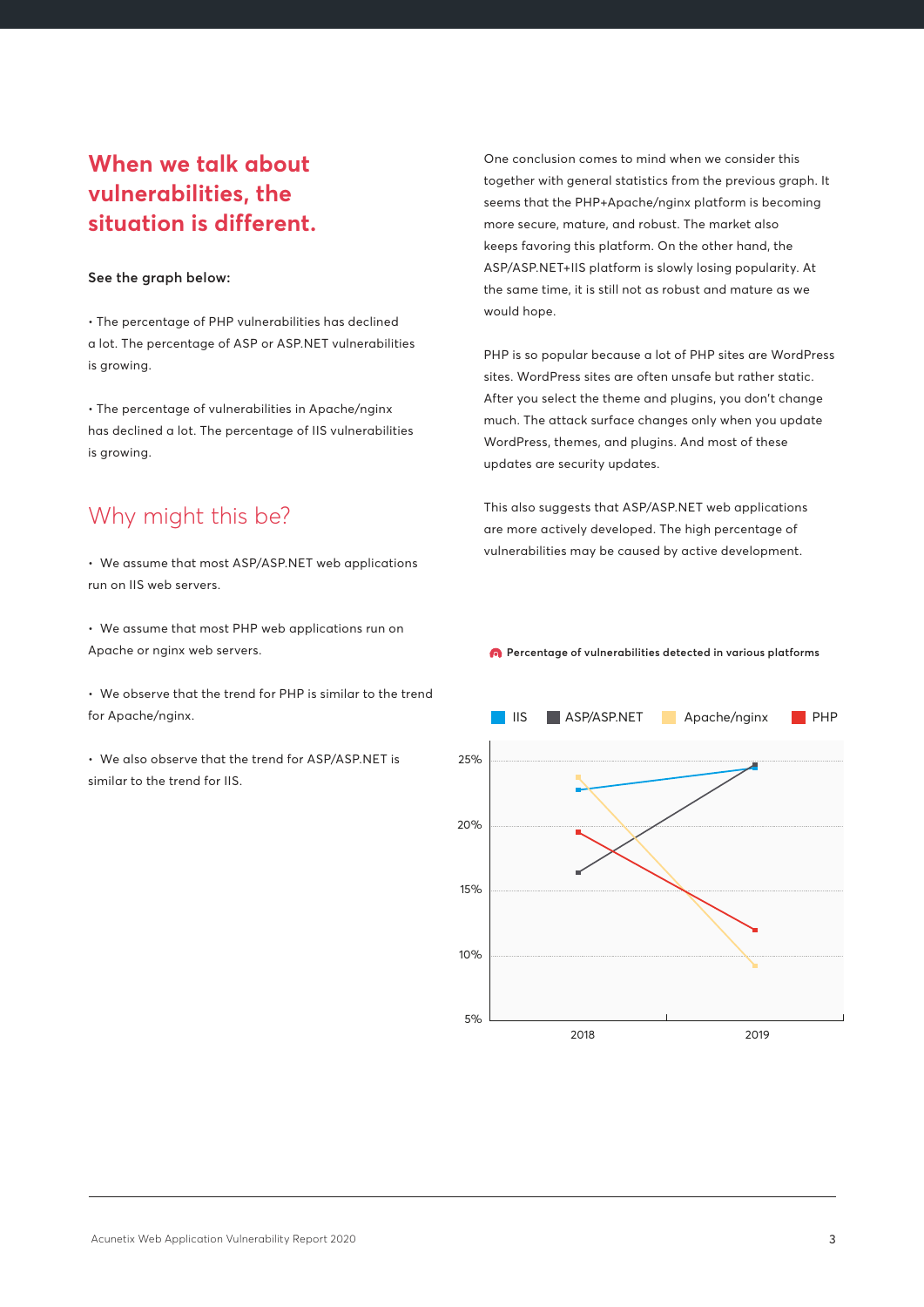## **Methodology**

We took a random sample of 5,000 scan targets from Acunetix Online from one year back. This sample included web application and network perimeter security scans. We excluded scans for websites that are intentionally vulnerable for educational purposes.

### **How Automatic Web Scanning Works**

Acunetix Online can perform dynamic application security testing (DAST) scans (also called black-box scans), as well as interactive application security testing (IAST) scans (also called gray-box scans).

A DAST scan means that the scanner has no information about the structure of the website or used technologies. An IAST scan means that the scanner has "insider information" about the web application. In Acunetix, this is possible thanks to AcuSensor technology. You install AcuSensor agents on the web server for Java, ASP.NET, and PHP applications. The agents send information from the web server back to the scanner.

**When scanning, you typically follow the following four stages and repeat them if necessary:**

### **Crawling**

The Acunetix crawler starts from the home or index page. Then it builds a model of the structure of the web application by crawling through all links and inputs. It simulates user+browser behavior to expose all the reachable elements of the website.

### Scanning

Once the crawler has built the website model, each available page or endpoint is automatically tested to identify all potential vulnerabilities.

## Reporting

You can view the progress of a scan in real-time, but the results of a scan are typically summarized in reports. You can use reports for compliance and management purposes. Acunetix offers several report templates for different purposes, for example, OWASP Top 10 and ISO 27001 reports.

## Remediation

Fixing vulnerabilities:

#### *Patching*

First, export Acunetix data to a web application firewall (WAF). This lets you temporarily defend against an attack while you work on a fix.

#### *Issue Management*

When you integrate with issue trackers like JIRA, GitHub, and GitLab, you can track vulnerabilities from the moment they are discovered to resolution. You can also integrate with continuous integration solutions such as Jenkins.

#### *Continuous Scanning*

Acunetix can perform scheduled scans. You can use them to make sure that vulnerabilities are really fixed.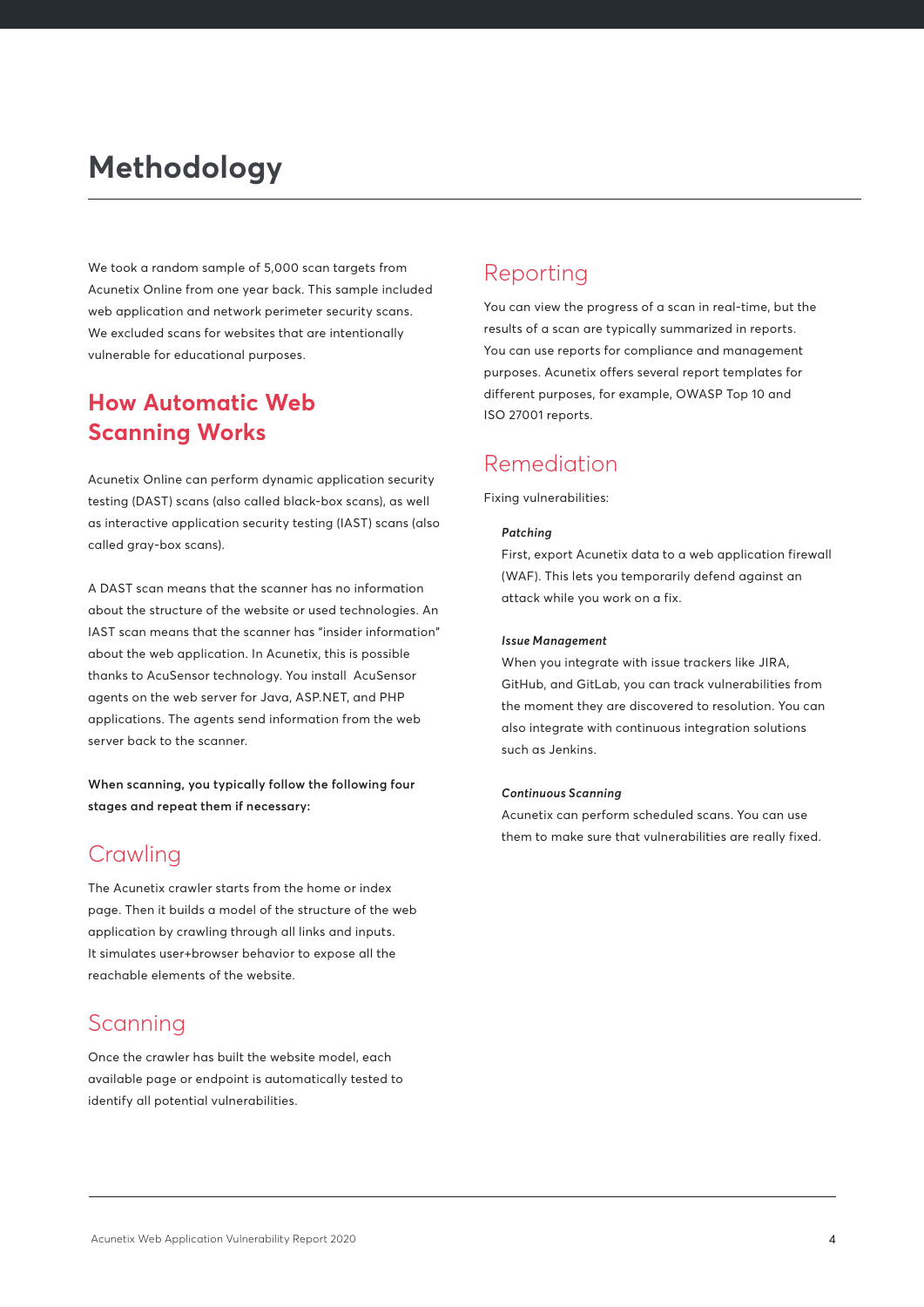**We gathered the data analyzed in this report from scans run in Acunetix Online. We focused on high and medium severity vulnerability alerts in web and network scans.**







**Average HTTP requests sent per month Average vulnerability alerts triggered per month**

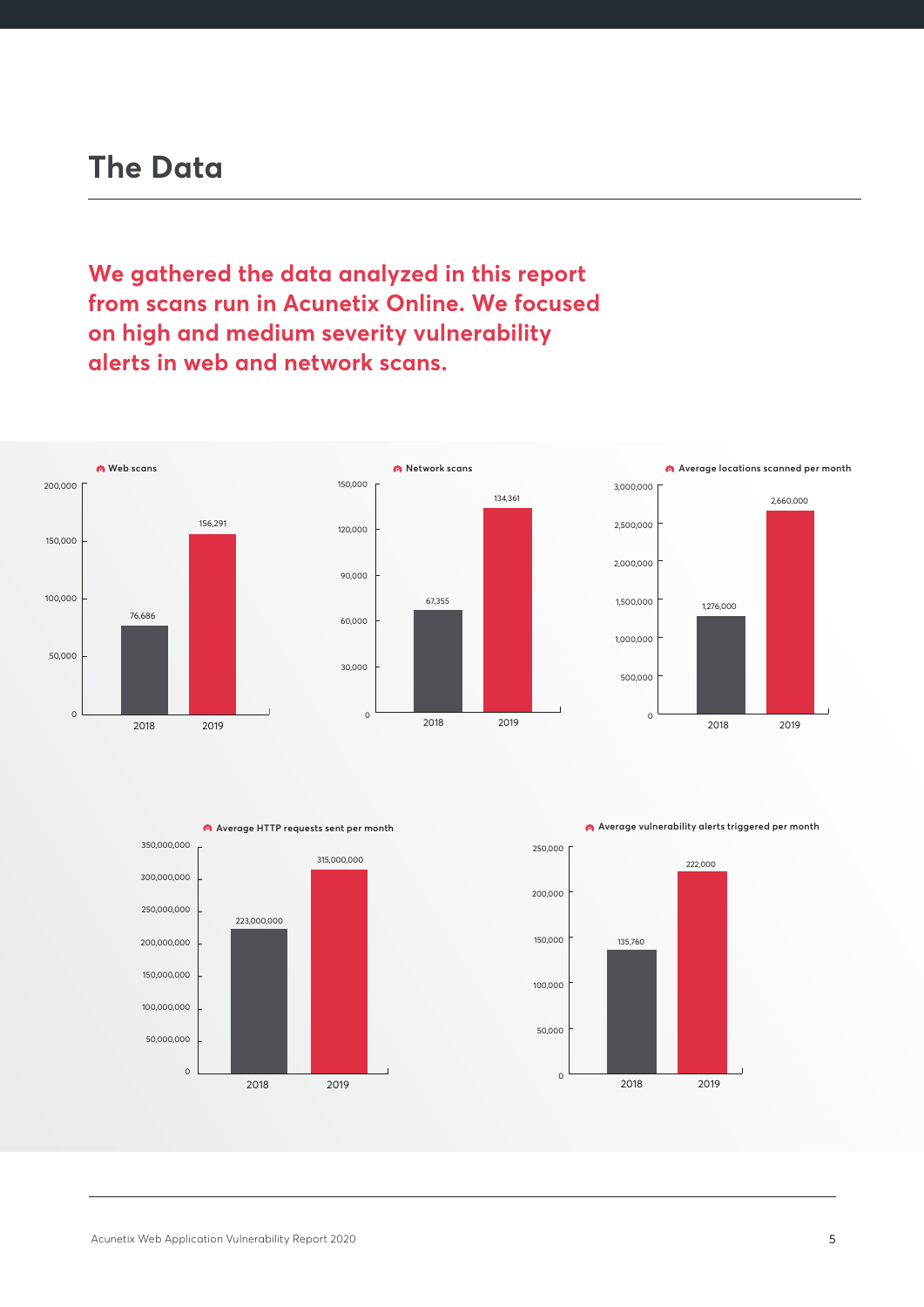## **Vulnerabilities at a Glance**

## **This section lists all the detected vulnerabilities.**

#### **Vulnerabilities by Type**

The charts list vulnerabilities by type. They are grouped by the vulnerability severity level.

#### **HIGH SEVERITY**

This chart illustrates vulnerability types that fall into our *High Severity* category.

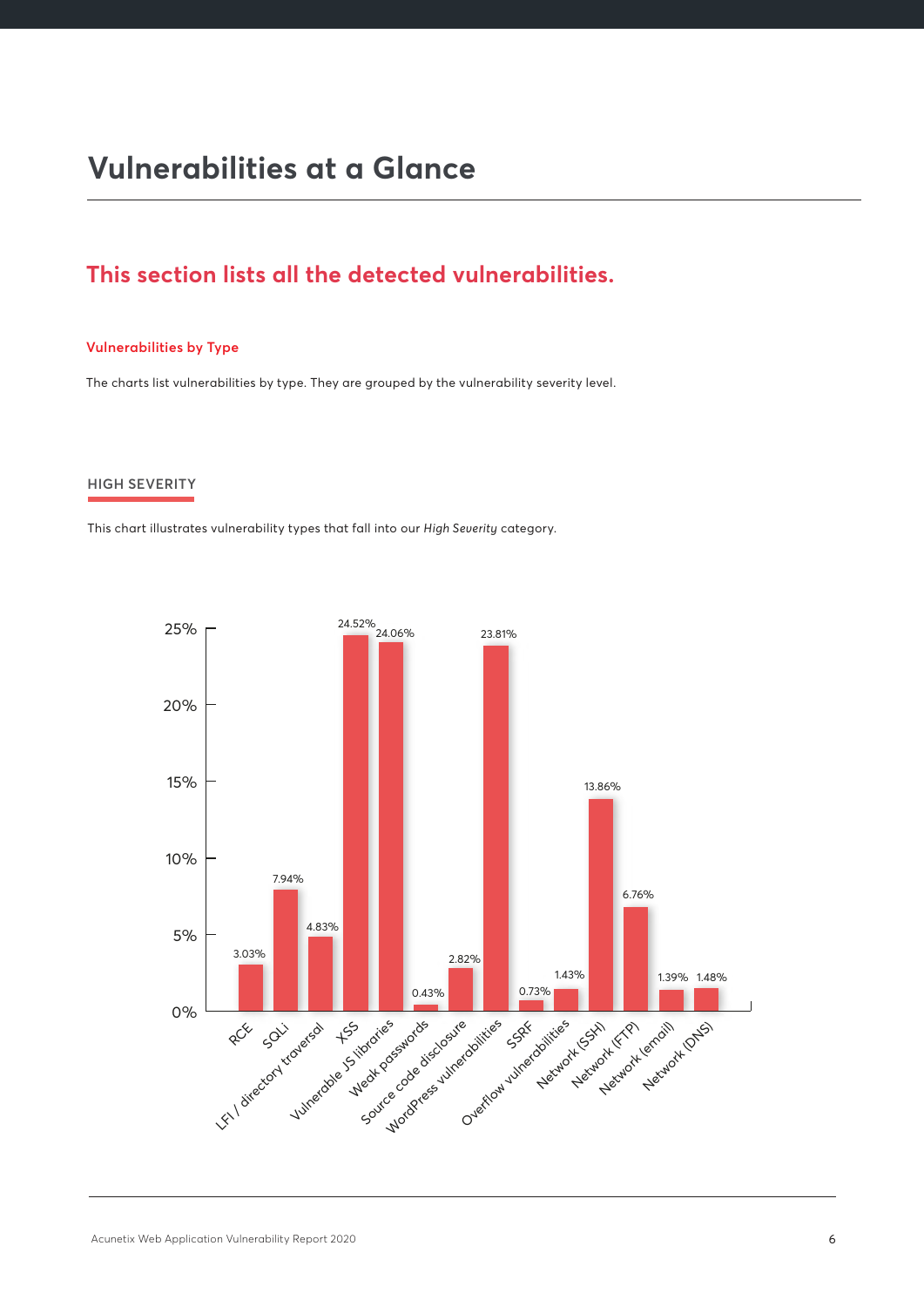## **Vulnerabilities at a Glance**

#### **MEDIUM SEVERITY**

This chart lists vulnerability types that fall into our *Medium Severity* category.



*We utilize Acunetix to more thoroughly assess internet-facing websites and servers. Acunetix helps us identify vulnerabilities in conjunction with other vulnerability scanning applications. Acunetix has been a more reliable application when discovering/determining different types of malicious code injection vulnerabilities (SQL, HTML, CGI, etc).*

Carter Horton, Assoc. Information Analyst, **GD Information Technology**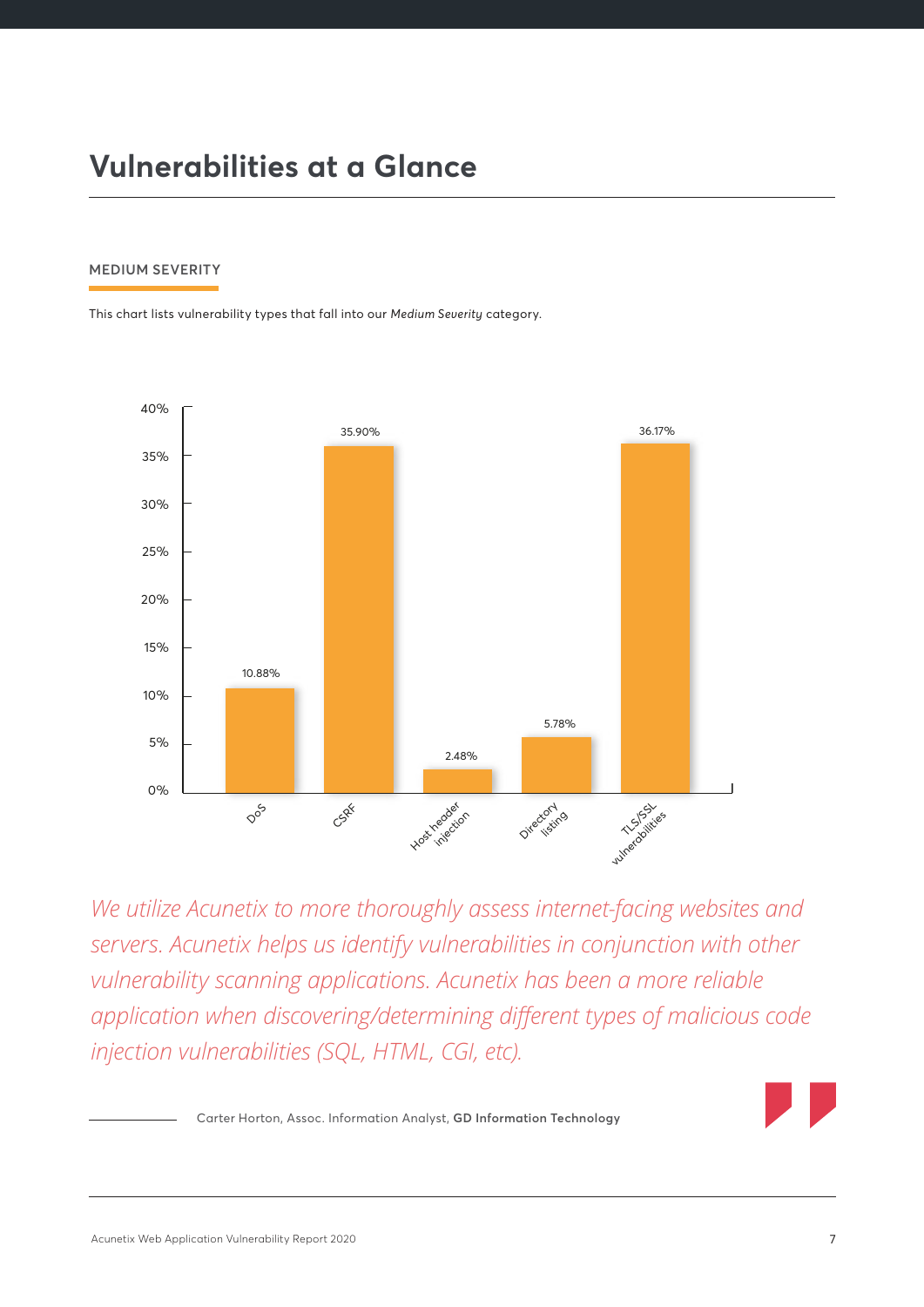## **Vulnerability Severity**

### **What is a Vulnerability?**

A vulnerability is a flaw in an application or device that can be exploited by malicious hackers. Attackers can exploit a vulnerability to achieve a goal such as stealing sensitive information, compromise the system by making it unavailable (in a denial-of-service scenario), or corrupt the data.

The impact of vulnerabilities varies depending on the exploit. Acunetix assigns severity mostly depending on the impact that the exploit may have on the system. Severity also depends on how difficult it is to exploit the vulnerability.

Your business may have many systems running simultaneously – and some are more critical than others. Acunetix allows you to grade these systems using business criticality. Essential systems have a higher criticality than non-essential ones.

#### **High Severity**

This level indicates that an attacker can fully compromise the confidentiality, integrity, or availability of a system without specialized access, user interaction, or circumstances that are beyond the attacker's control. It is very likely that the attacker may be able to escalate the attack to the operating system and other systems.

#### **Medium Severity Low Severity**

This level indicates that an attacker can partially compromise the confidentiality, integrity, or availability of a target system. They may need specialized access, user interaction, or circumstances that are beyond the attacker's control. Such vulnerabilities may be used together with other vulnerabilities to escalate an attack.

This level indicates that an attacker can compromise the confidentiality, integrity, or availability of a target system in a limited way. They need specialized access, user interaction, or circumstances that are beyond the attacker's control. To escalate an attack, such vulnerabilities must be used together with other vulnerabilities.

#### **COMBINED VULNERABILITIES**

In most cases of Medium Severity and Low Severity vulnerabilities, the attack is possible or more dangerous when the attacker combines it with other vulnerabilities. Such vulnerabilities often involve social engineering.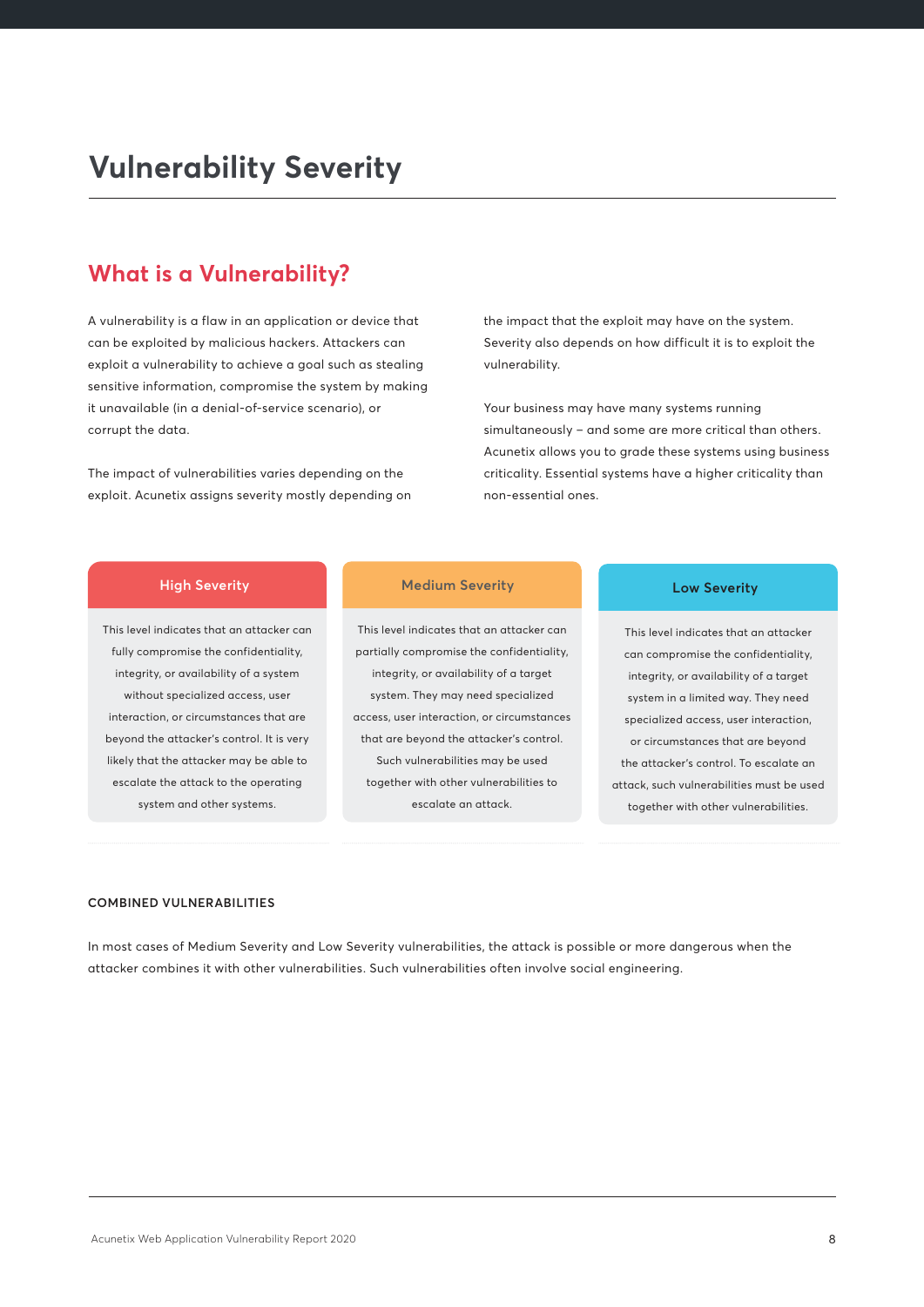## **Vulnerability Analysis**

*Remote Code Execution*

**Remote Code Execution (RCE) is at the top of the High Severity list. An attacker can use this vulnerability to run arbitrary code in the web application.**

If the attacker can run code, they can take it to the next level by running commands in the operating system. They may be able to completely take over the system and possibly create a reverse shell – an outbound connection from the host to the attacker.

In many cases, this bypasses firewall configurations. Most firewall configurations block inbound connections, not outbound connections. If outbound connections are not verified, the attacker can use a compromised machine to reach other hosts, possibly getting more information or credentials from them.

#### **ANALYSIS**

The percentage of web applications vulnerable to RCE is low but it was much lower last year (2%). This is worrying because this vulnerability can cause serious damage. Such vulnerabilities must be fixed as first priority.

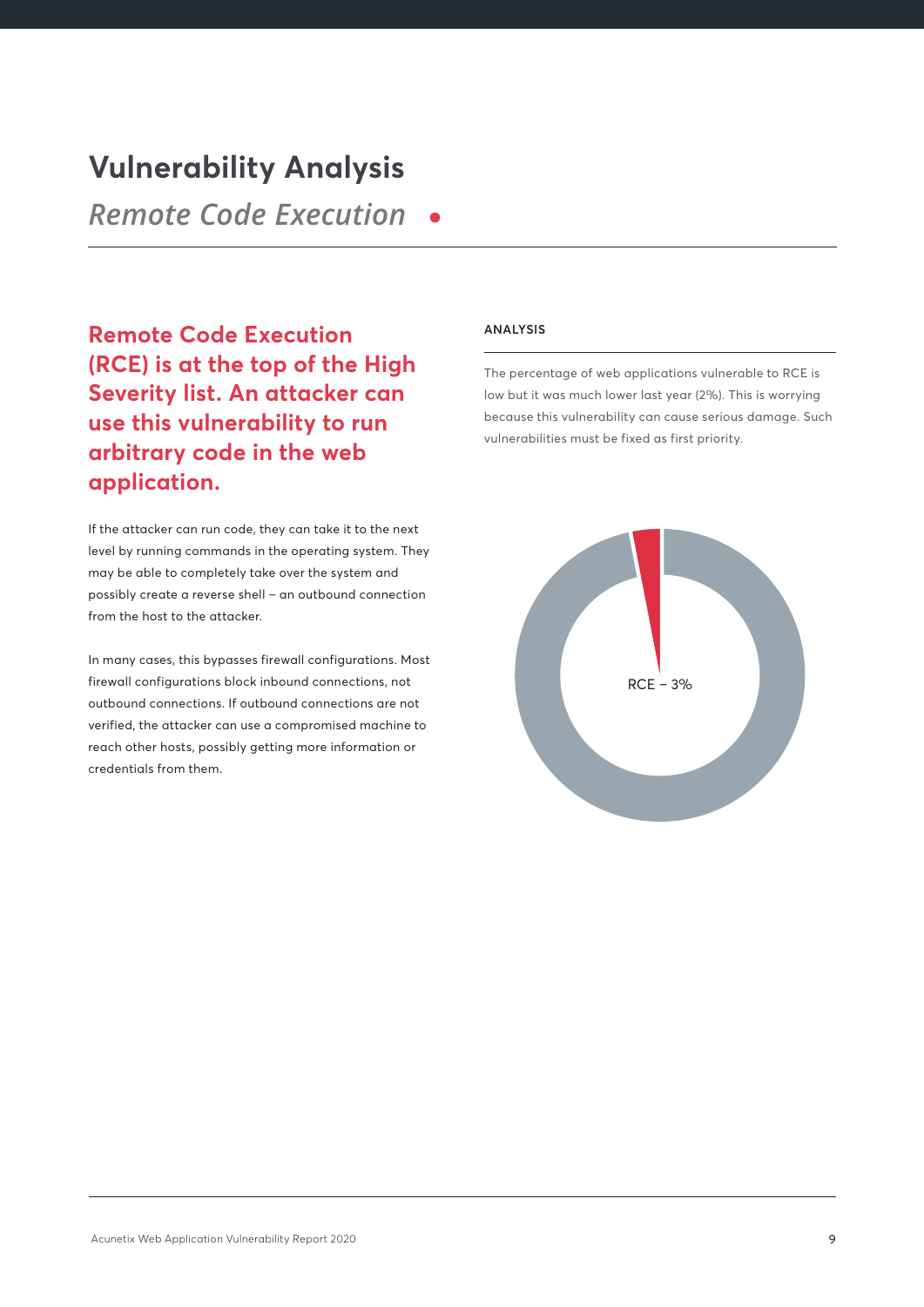## **An SQL Injection (SQLi) attack is possible if the developer does not examine or validate user input.**

As a result, attackers can input an SQL query that is then executed by the backend database. Such a query may reveal, add, or delete records or even entire tables. This can impact the integrity of the data and possibly completely stop the web application (denial-of-service). Such vulnerabilities may allow the attacker to create or change files in the host system or even run commands. They may also allow the attacker to move to other hosts. SQL Injection has been around for a long time, and is one of the most common and most damaging vulnerabilities. It is also well known. Many tools and techniques are available to defend against such attacks, but malicious hackers also have many tools to exploit these vulnerabilities.

SQL Injections often let an attacker obtain access to customer records, personally identifiable information (PII), and other confidential data. With GDPR legislation, this is becoming increasingly important. Lack of compliance may lead to big fines.

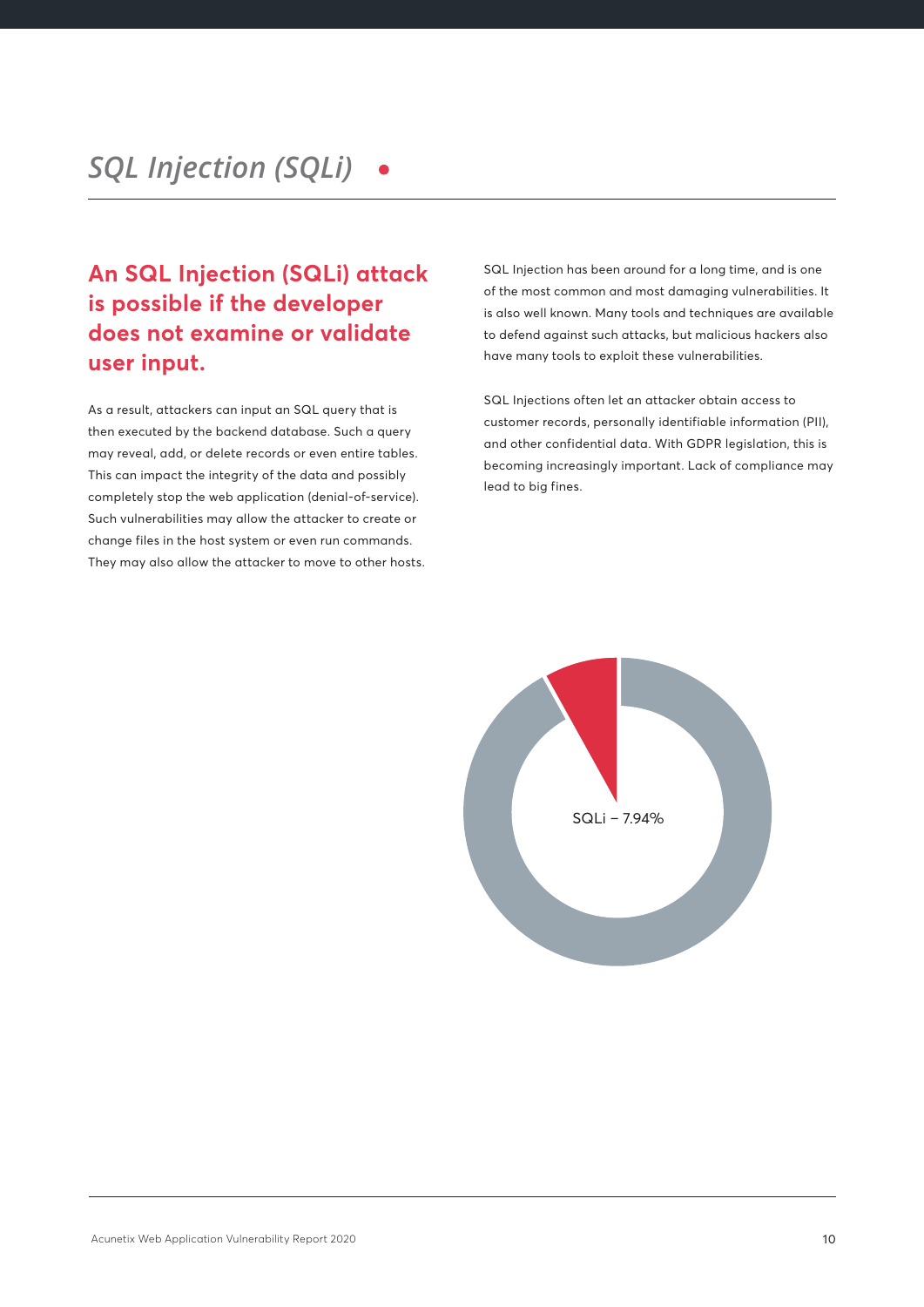## **Blind SQL Injection is a more complex version of SQLi. Attackers use it when traditional SQLi is not possible.**

Blind SQL Injections take a lot of time and a large number of requests. A system administrator may notice the attack by checking for a large number of requests using simple log monitoring tools.

This attack is called "blind" because the attacker cannot cause the web application to directly expose data. The trick is to use conditional elements of an SQL query, for example, one that returns true and the other that returns false. If the application behaves differently in these two cases, it may let the attacker retrieve information one piece at a time. Another trick is to use SQL statements that cause time delays – depending on the delay, the attacker knows how the statement was executed.

#### **ANALYSIS**

We found that 8% of analyzed targets had at least one SQLi vulnerability. This was very unexpected. SQL Injections first appeared in 1998. All major development environments and frameworks include tools to eliminate them. SQL Injections should not be so common.

The correct way to defend against SQL Injection attacks is to use parameterized SQL queries. Practically all frameworks and languages today make it possible. The large number of SQL Injection vulnerabilities may, therefore, be caused by older applications that were written when these tools were not available.

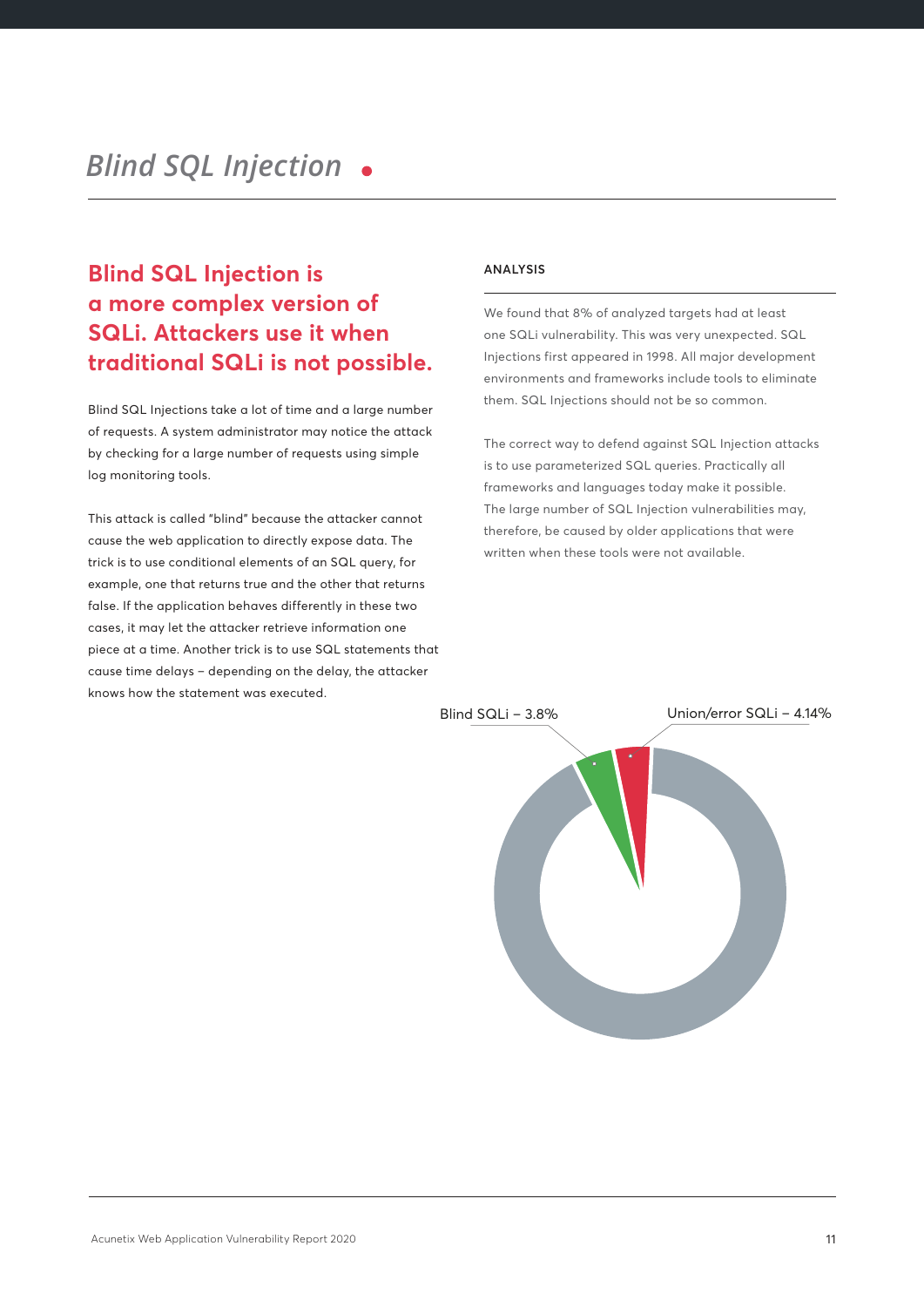**Local file inclusion (LFI) and directory traversal (path traversal) vulnerabilities let the attacker access the host system. The attacker may do it by using "..\" or "../" to reference a parent directory.**

In the case of directory traversal, the attacker may read files that should not be accessible. In the case of Linux and UNIX, the attacker may use the /proc directory to access software components, hardware devices, attached filesystems, network, and more. They may also use the /etc directory to access confidential information such as usernames, group names, and passwords.

In the case of local file inclusion, the attacker might be able to not only read files but also to include code from them. If the attacker can upload source code files, they can then execute this code on the web server.

#### **ANALYSIS**

We found 4% of sampled targets vulnerable to directory traversal. A further 1% were vulnerable to local file inclusion. Last year, the figure for directory traversal was only 2%. This is worrying because this is a very old and well-known vulnerability.

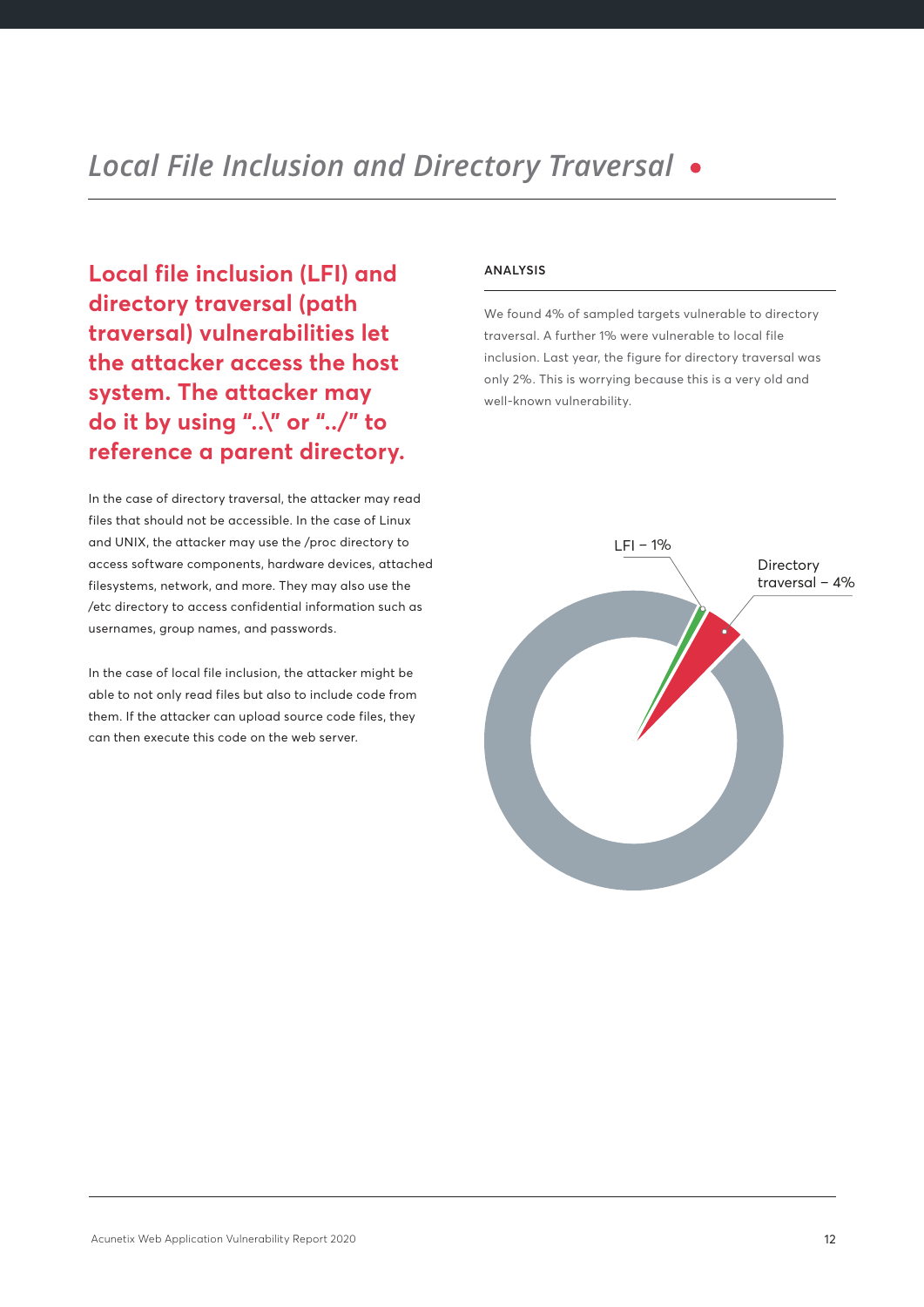## **Cross-site Scripting (XSS) occurs when the attacker injects malicious scripts into a web page, usually JavaScript.**

Interactive web applications need to execute scripts in your local browser and this makes Cross-site Scripting possible.

This type of vulnerability is mostly caused by developers failing to validate or sanitize user input. If the user includes JavaScript code in a form and the developer uses that form input directly on the web page, it guarantees an XSS vulnerability.

For example, a malicious user may enter the following message into a forum:

**Thanks for your help! <script src="http:// example.com/getcreds.js">**

This message is then included in the forum thread. If another user opens this page, their browser will execute the JavaScript code. This code downloads malicious JavaScript from the attacker's website (in this case from example.com).

## There are 3 main types of XSS vulnerabilities:

- **Stored (or persistent) XSS**
- **Reflected (or non-persistent) XSS**
- **DOM-based XSS**

**Stored (or persistent) XSS** occurs when the attacker injects script code that is then stored by the web application. When someone visits the page with the stored script, this script is executed by their web browser. This is the most effective type of XSS attack.

**Reflected (or non-persistent) XSS** is a variant where the injected script is not stored by the web application. The attacker delivers a web address to the victim using social engineering (e.g. phishing). The victim clicks the link, goes to the vulnerable page, and the victim's browser executes the script.

**DOM-based XSS** is an advanced type of XSS. In this case, the attacker creates a script that is executed by the browser's DOM (Document Object Model) engine. The injected script is often not sent to the server at all. This type of XSS is common in JavaScript-rich sites such as singlepage applications (SPAs).

You can use CSP (Content Security Policy) to combat these attacks, but this feature is still not popular enough among web developers.

#### **ANALYSIS**

An alarming 25% of sampled targets were vulnerable to some type of XSS. Thankfully, this is less than last year, but developers still have a lot of work to do to defend users.

New JavaScript templates and frameworks keep appearing on the market and gain popularity. Unfortunately, versions of these templates and frameworks with known vulnerabilities are also in use.

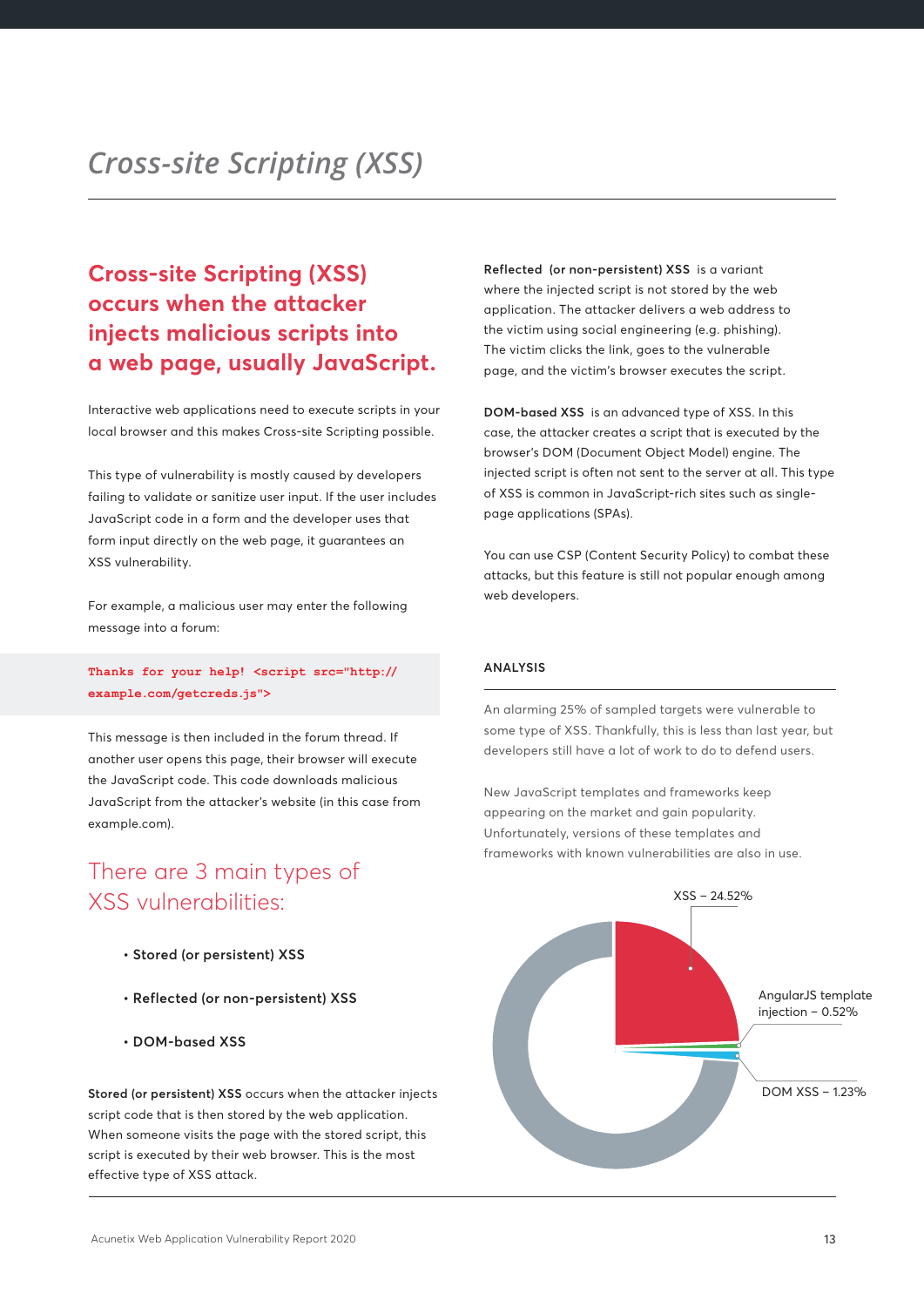**JavaScript libraries help to make development faster and easier, but some library versions can be vulnerable.** 

Many web applications rely on outdated JavaScript libraries, for example, old and vulnerable versions of jQuery. This can introduce Cross-site Scripting vulnerabilities.

#### **ANALYSIS**

We found that 24% of sampled targets use JavaScript libraries with known XSS vulnerabilities. Most often, these libraries were old versions of jQuery, jQuery UI, jQuerymigrate, jQuery-prettyPhoto, Plupload, YUI, and Moment.js.

The jQuery library is much more popular than other libraries, so we perform many more checks specifically for jQuery. Do not assume that, for example, Moment.js is a more secure library. It may simply be used less often.

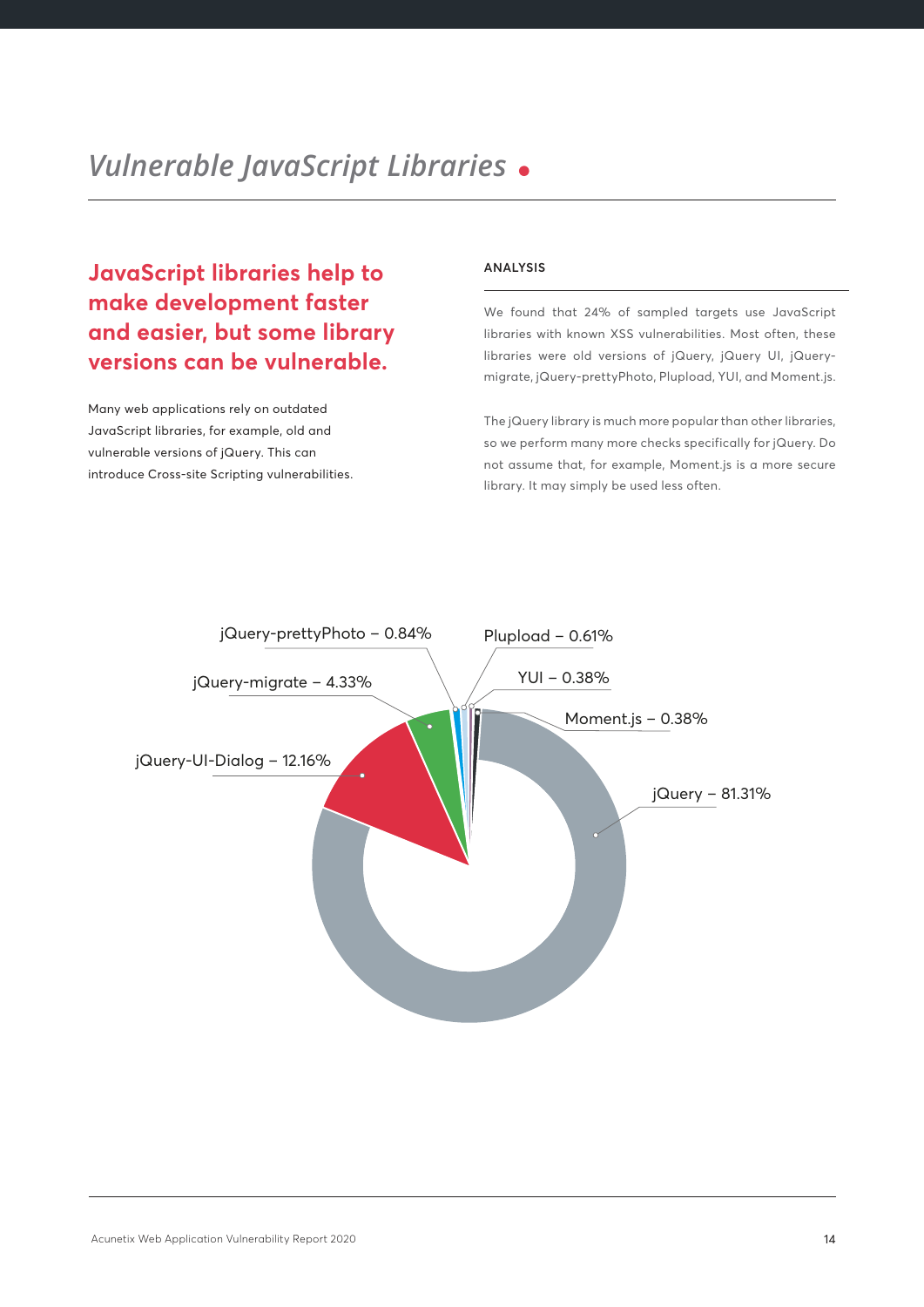## **Weak passwords are usually short, common words or default values.**

An attacker can easily guess such a password when they encounter a login prompt. In some cases, you can guess weak passwords using a dictionary attack. In other cases, weak passwords are simply default username and password combinations like *admin/admin* or *admin/password.*

#### **ANALYSIS**

We found that 1% of sampled targets use weak or default passwords. This problem is easy to solve but very dangerous, so it is good that this vulnerability is not more common.

We also found that 28% of web applications did not have any brute-force protection on their login pages. This means that an attacker can make unlimited repeated guesses.

# *Reserved Information Disclosure*

## **Certain types of information should be reserved and never disclosed to the outside world.**

Obviously, different types of information disclosure have different levels of severity.

Disclosure of personally identifiable information is a high severity issue. We found credit card disclosure and social security number disclosure in 1% of sample targets.

Disclosure of an internal IP address is less risky. However, combined with other vulnerabilities such as SSRF, it may let an attacker reach the system from another, less secure machine. We found that 5.5% of sampled targets disclosed such information.

More than 32% of targets intentionally revealed email addresses. Obviously, this is not always a vulnerability because some businesses risk spam to make it easier for customers to reach them.

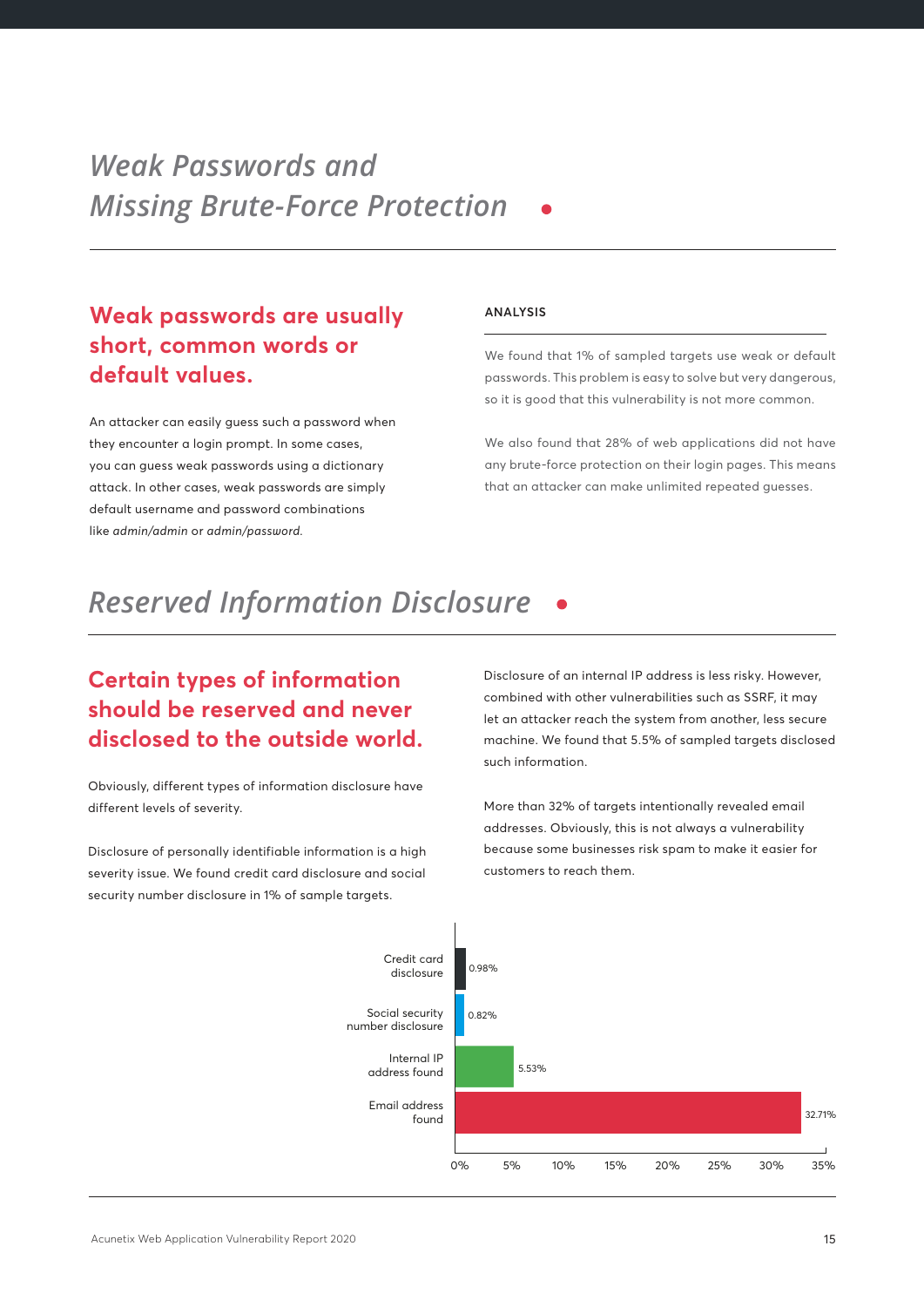**Source code disclosure vulnerabilities show two problems. If you expose custom code, you make it easier for an attacker to find vulnerabilities in your code.**

The attacker might also find other critical and sensitive information such as credentials or API keys used by the developer to integrate with internal or external services.

For open-source code, the attacker can check the components and component versions used to build the web application. This helps the attacker develop attacks that target known vulnerabilities in those component versions.

An attacker may also use code disclosure to find LFI vulnerabilities. By analyzing how you built part of a solution, attackers can guess the entire file structure of the component. They can then use this to access configuration files that contain credentials for back-end databases. You should never disclose any source code, no matter if it is your own code or open-source code.

#### **ANALYSIS**

We found that 3% of sampled targets were vulnerable to source code disclosure attacks.

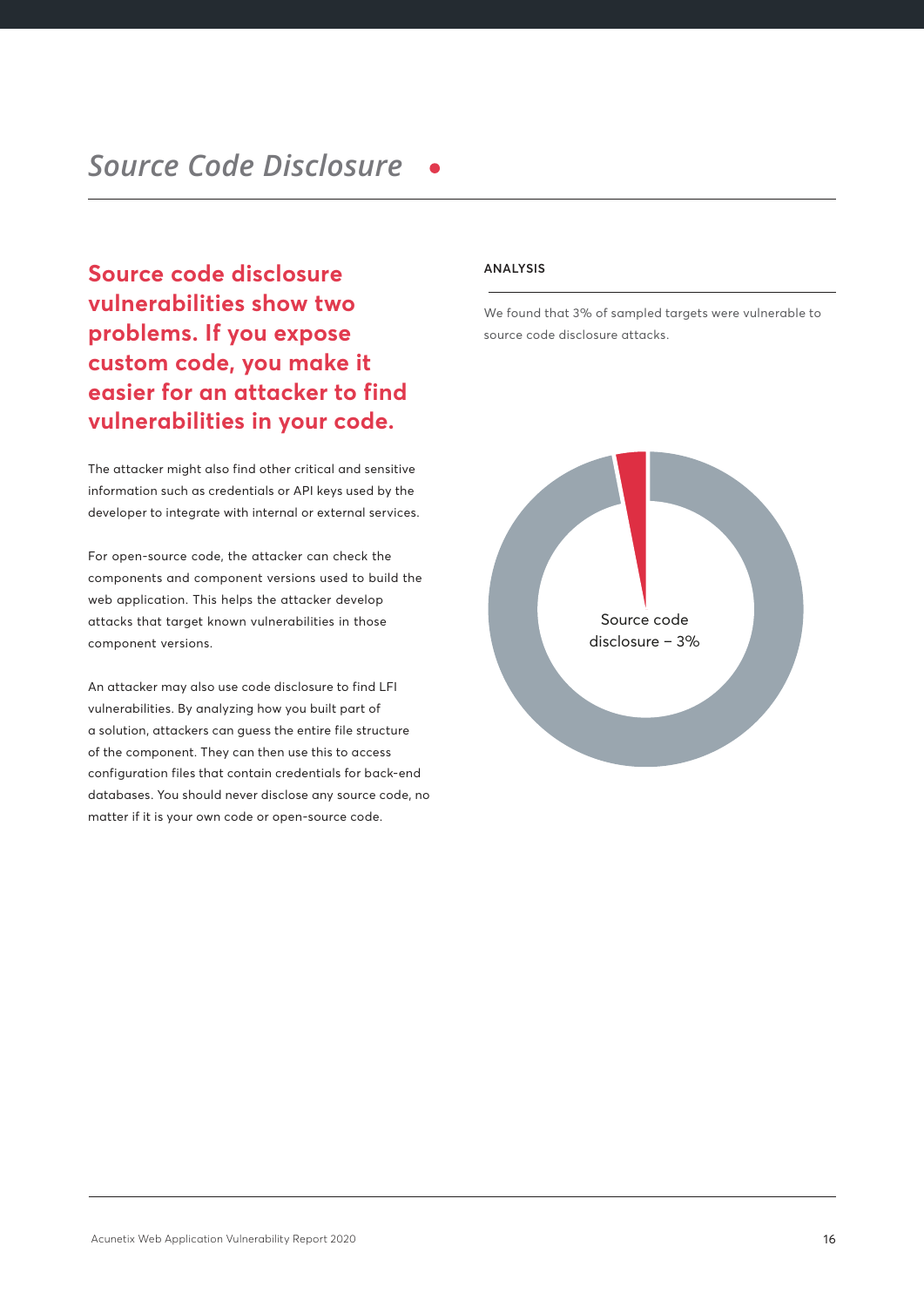## **Server-side Request Forgery (SSRF) vulnerabilities occur when the attacker is able to make the web application send crafted data to another server.**

 Developers often allow such exchanges without a challenge because they consider them internal and trusted. An attacker may create or forge requests from a vulnerable server by replacing URLs with addresses that the server trusts.

This vulnerability is most common for internal systems that do not allow connections from the internet or that use an IP whitelist. They often let other internal systems access information or services without authentication. These may include databases, caching engines, service monitoring tools, and others.

This attack technique mostly uses URL substitution. Attackers can use URLs like *file://* to trick the web application into exposing file content. For example, *file://etc/passwd* would expose user account details.

To detect SSRF and other out-of-band vulnerabilities, Acunetix uses the AcuMonitor service. This service requires no installation or configuration in Acunetix Online. In the case of Acunetix on-premise, you need to register, but it is a simple one-time process.



After Acunetix begins the test, AcuMonitor waits for connections from your web application. Your Acunetix scanner also contacts AcuMonitor to see if it received any requests from your web application. If AcuMonitor receives such a request, the vulnerability is confirmed with 100% certainty.

#### **ANALYSIS**

We found 1% of survey targets to be vulnerable to Serverside Request Forgery. Even though SSRF is not very common compared to other high severity vulnerabilities, it may be fatal. The attacker may use it to examine the network, perform port scans, or send a flood of requests to overload a component (DoS).

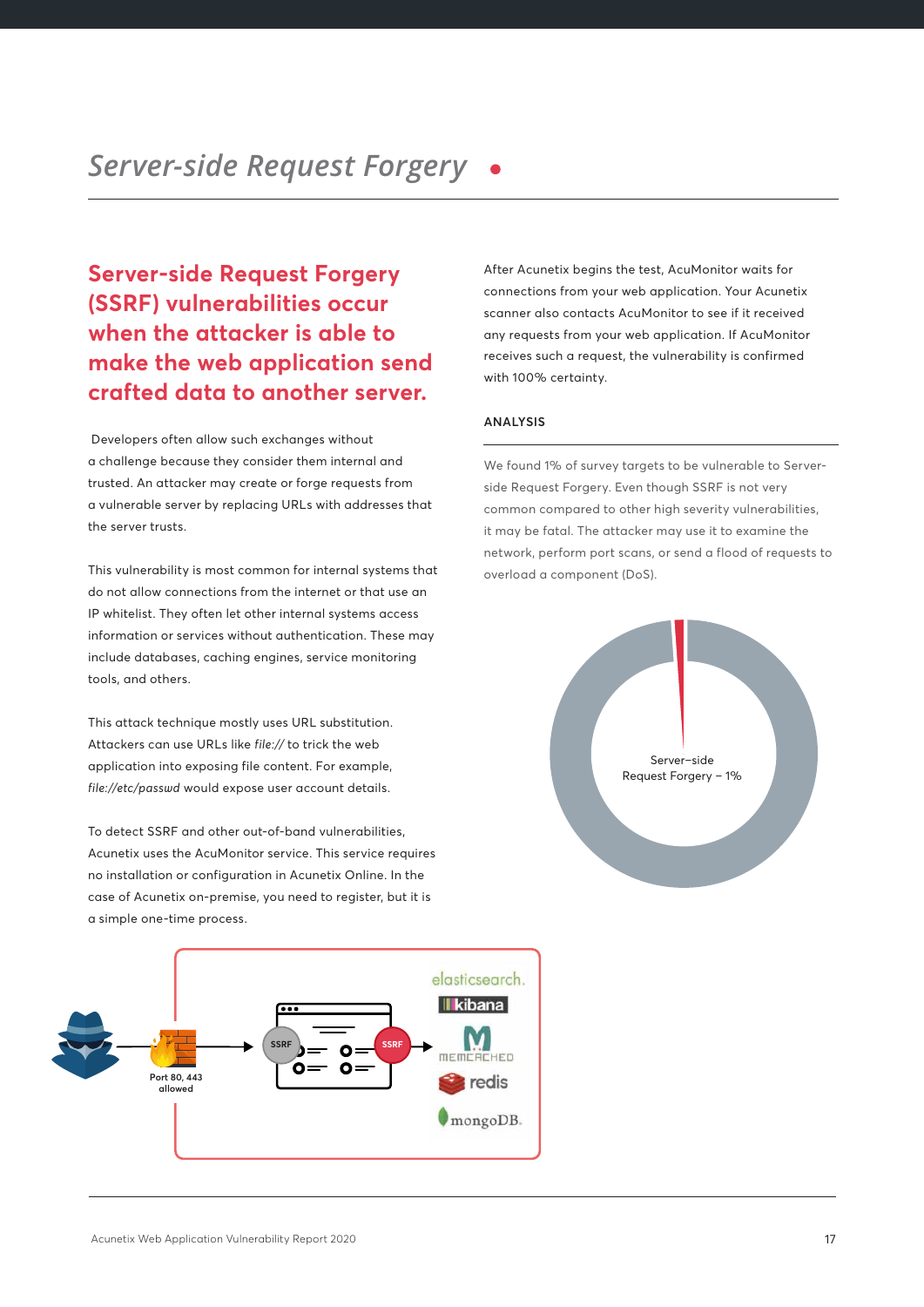## **Overflow vulnerabilities occur when the attacker can insert too much data.**

 If the developer does not check the bounds of variables stored in memory, excess data can overflow into memory locations containing other data or even executable code. This can cause data corruption or allow the attacker to execute their own code.

This class of vulnerability can only occur in applications written using certain programming languages, such as C and C++. In these languages, memory management is done by the developer, not the language itself. Most other programming languages handle memory management during compilation.

The most common overflow vulnerability is buffer overflow. There are two types of buffer overflows: stack overflows and heap overflows. Stack memory is a region of memory reserved for variables created by a function for local use (within that same function). When the function exits, it automatically releases the memory that it used. Heap memory is used for variables with a global scope and the developer needs to allocate and release memory explicitly.

#### **ANALYSIS**

We found 1.5% of sampled targets with overflow vulnerabilities like buffer overflows, integer overflows, heap overflows, and stack overflows. This is less than last year so the situation is slowly improving.

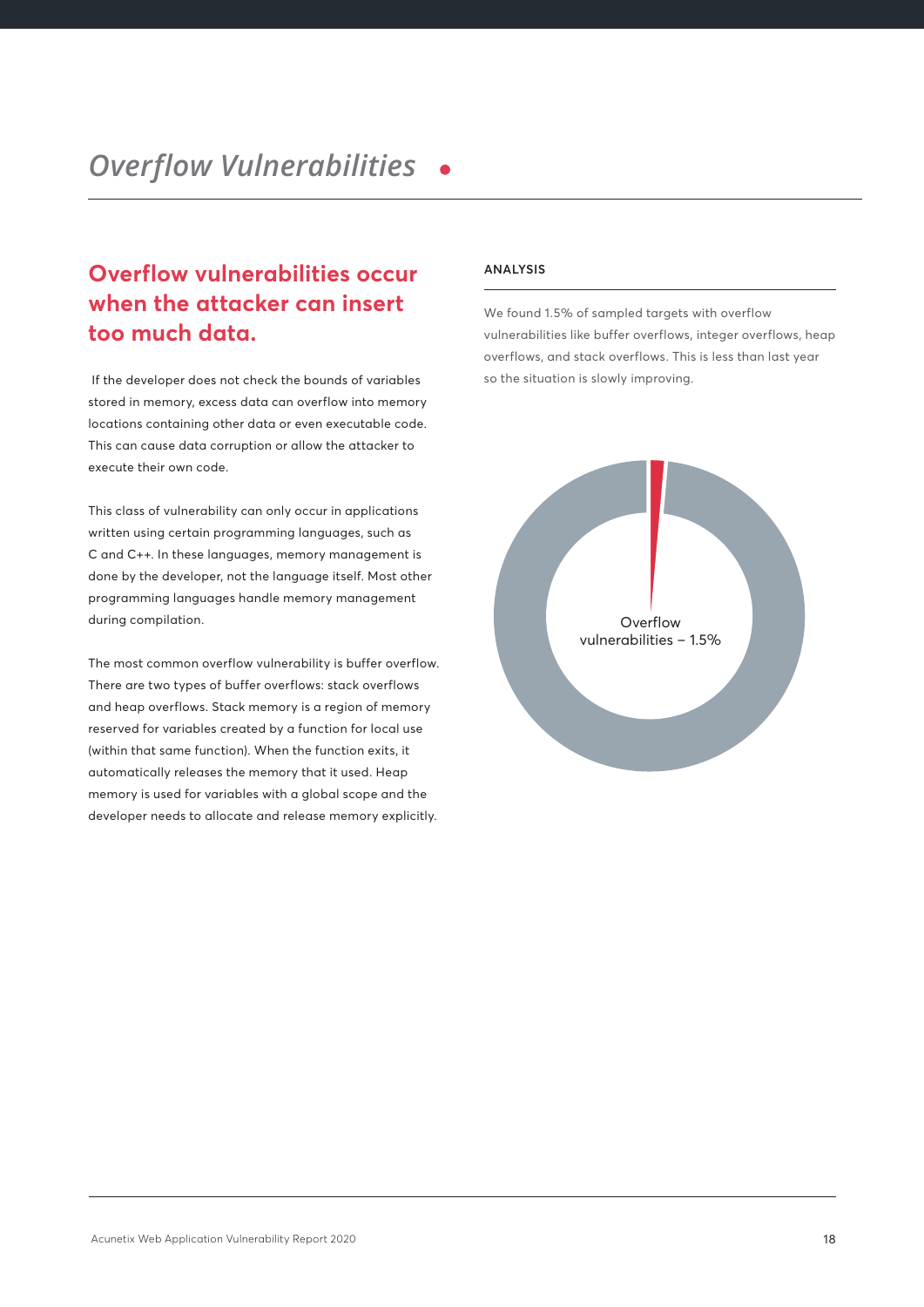## **Every local network is shielded from the outside world (the Internet) using edge or perimeter devices.**

These provide functions and services such as routing, NAT/PAT, VPN, and firewalling. Servers, such as web servers, mail servers, DNS servers, are also often located on the perimeter of the local network and accessible from the Internet.

If you do not regularly maintain such devices and services to update their operating systems and software, vulnerabilities can appear. Vulnerabilities can also appear when you misconfigure a device or a service.

Many of these services are now being moved out of internal networks and into the cloud. Therefore, it might be difficult to tell the difference between a LAN service, a WAN service, and a perimeter/edge service. However, regardless of the location of the service, if your critical network elements have vulnerabilities or are misconfigured, they may expose critical data and potentially allow an attacker to bypass authentication.

#### **ANALYSIS**

We found 15.5% targets with SSH-related vulnerabilities. SSH keys protect access to resources. As your business grows, so does the number of SSH keys in use, and this may cause some issues. For example, simply keeping track of a large number of keys can be difficult. What often happens is that organizations create new keys without removing old ones.

Surprisingly often, businesses use the same keys for many services, which is very bad practice. This makes it harder to change or revoke keys, and the situation gets even worse if keys are embedded into internal software systems. As a result, keys become static and are not changed on a regular basis. This gives opportunities to attackers.

We found 7% targets with FTP-related vulnerabilities. Most of these vulnerabilities were low severity vulnerabilities or misconfigurations, mostly FTP server information and version disclosure. We also found 1.4% targets with mail-related vulnerabilities and 1.5% targets with DNS-related vulnerabilities.

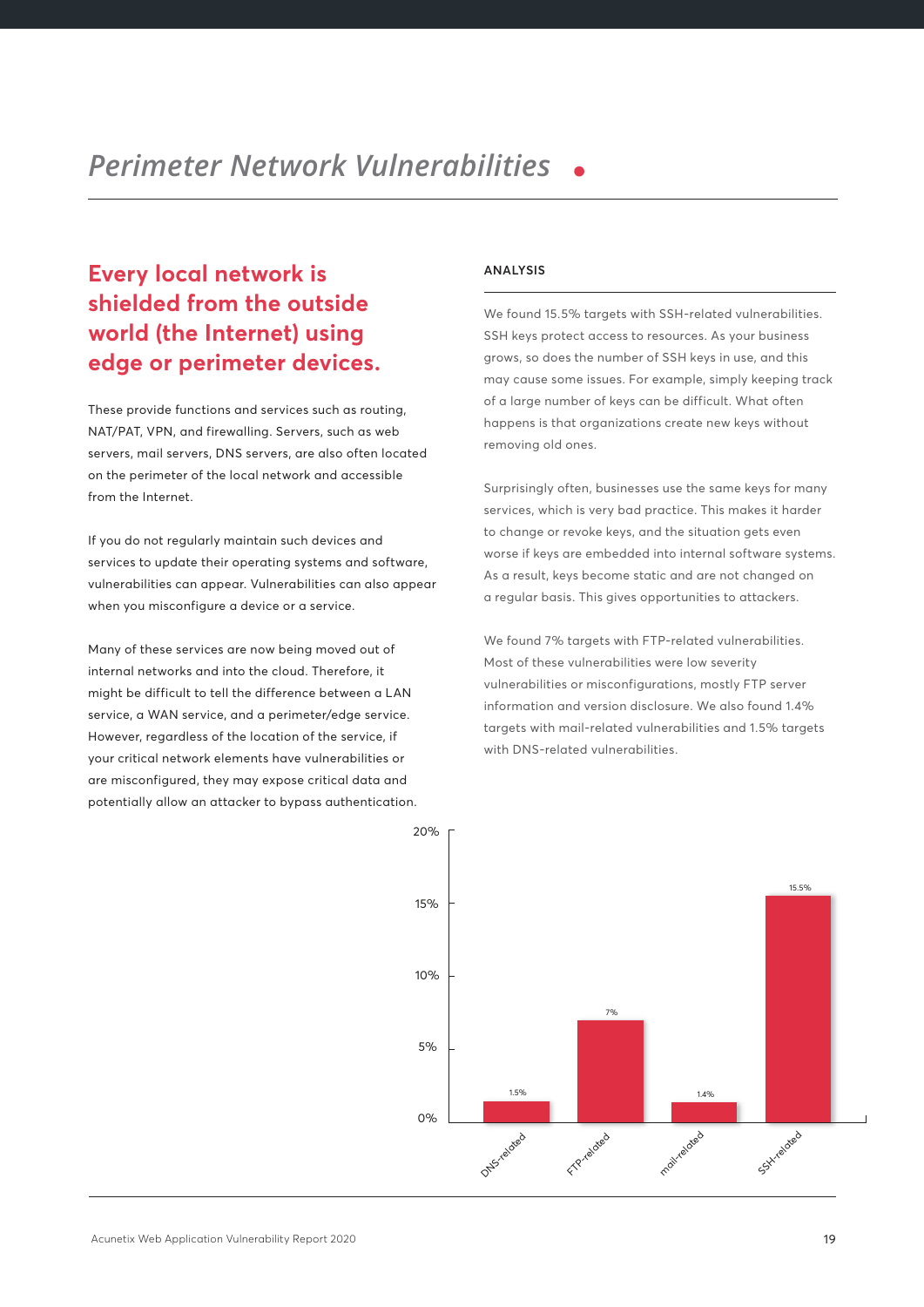**Denial-of-service (DoS) attacks are designed to bring down a system – to make it non-responsive or impossible to access.**

Attackers often do this simply by flooding the target with requests that block or obstruct regular traffic. This is sometimes called a volumetric attack because it is the volume of requests that causes the damage. Popular tools that attackers use are Low Orbit Ion Cannon and High Orbit Ion Cannon.

Application-based denial-of-service is more refined. First, the attacker makes regular requests and measures response delay. Some requests require more processing time and are more expensive for the target. The attacker chooses the most expensive requests and uses them for the actual attack. This way, they can use fewer requests to achieve the same goal.

DoS attacks are very difficult to defend against because the requests appear to be legitimate. There are some tools that can help you, but the attacker may also use multiple hosts to send requests, making a distributed-denial-ofservice (DDoS) attack.

## Other Vulnerabilities that Cause a Web Server DoS

Note that there are other vulnerabilities that directly lead to a DoS effect on a system. Most vulnerabilities can be exploited in such a way. For example:

• An SQL injection that issues a DROP TABLE command

• A code injection where the injected code calls itself so many times that the server runs out of resources

• An XML bomb – an XML document aimed at overloading an XML parser (e.g. the billion laughs attack)

Such vulnerabilities are not included in this section about DoS-related vulnerabilities.

#### **ANALYSIS**

We found 11% of targets with denial-of-service vulnerabilities, 7.5% of them vulnerable to SlowLoris (an application-based DoS vulnerability).

A SlowLoris attack uses all possible connections to the web server. The attacker makes requests but never closes them. Regular users cannot connect until attacker connections expire.

The good news is that the number of targets vulnerable to DoS has been decreasing for 4 years.

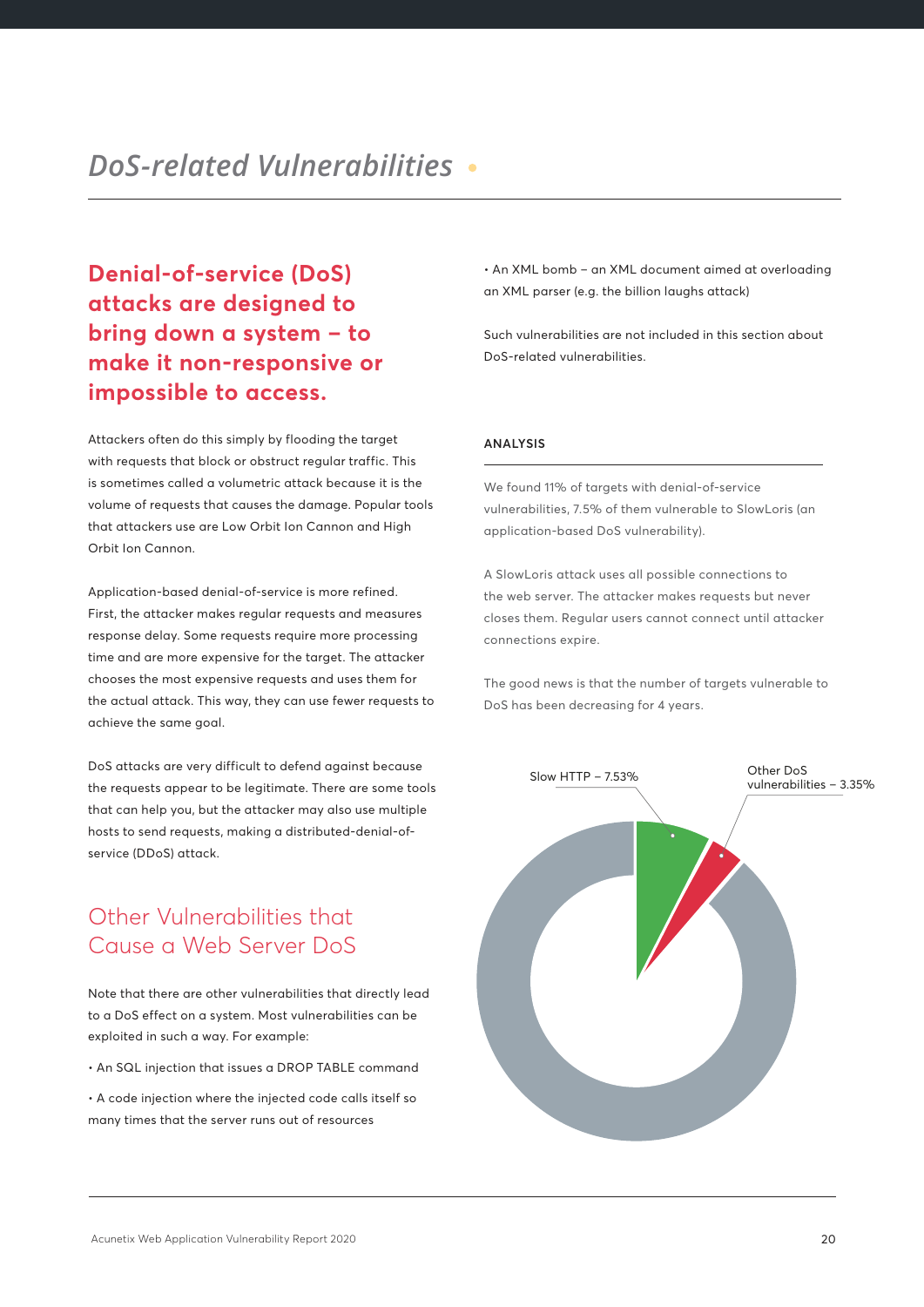**Cross-site Request Forgery (CSRF) vulnerabilities occur when a web server receives an unauthorised request from a trusted browser.**

Browser requests sent to a web server may include user's session cookies – this almost always happens if the user has already logged in to a site.

An attacker can create a malicious link that lets them execute a particular action, for example, transfer money from a user's online bank account to another account. The attacker can place this link on a website that they control and convince the user to click this link (social engineering). The user clicks the link and sends the request to the server. Because the user is already logged in, the server executes the action using their account.

#### **ANALYSIS**

We found that 36% of sampled targets were vulnerable to Cross-site Request Forgery or had an HTML form without an anti-CSRF token.

Web developers can use many mechanisms to defend against CSRF. Most of these work by adding extra authentication data into the exchange. This way, the web application can detect requests that come from an impostor.

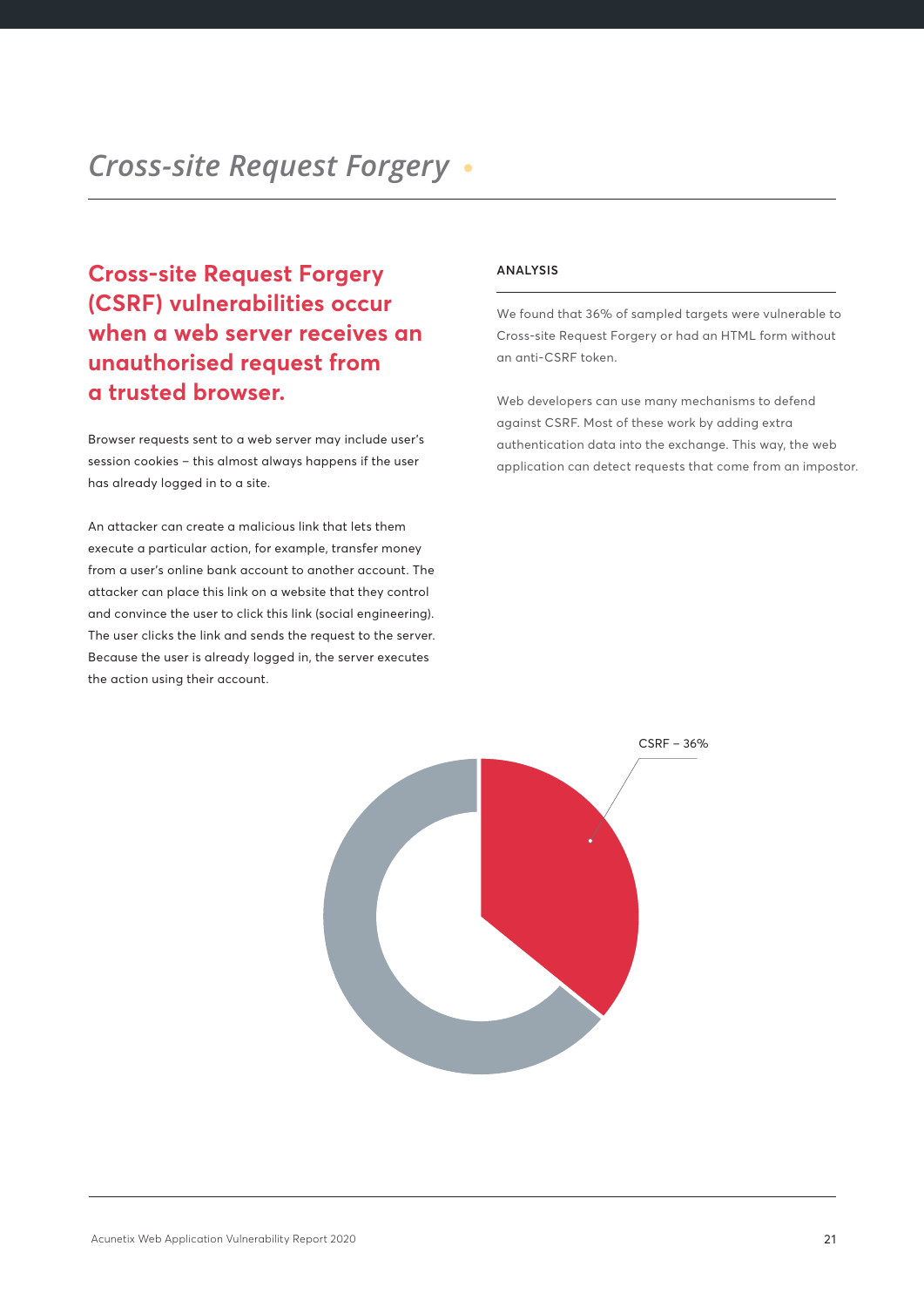**Host header injection vulnerabilities occur when an application dynamically creates HTTP headers using data supplied by the user.** 

Some application developers trust the security of host headers to import stylesheets, scripts, and links – even for password reset purposes. Without multi-factor authentication (MFA), an attacker can even gain complete control of a user's account.

Another attack based on host header injection is web cache poisoning. The cache then serves the attacker's payload to users.

## *Directory Listing*

## **Directory listing is what a web server does when the user requests a directory without an index file.**

If the web server is configured with directory listing turned on, it shows the contents of such a directory. If the files are readable by the web server, the attacker may be able to view the contents of the files. This can escalate to higher severity issues, for example, source code disclosure. It may also expose configuration files that contain, for example, credentials for back-end databases.

#### **ANALYSIS**

We found 2.5% of sampled targets to be vulnerable to host header injection. While host header injection can be dangerous, it is not easy to exploit. The attack can only succeed in very specific and unlikely conditions.



#### **ANALYSIS**

We found 6% of sampled targets to be vulnerable to directory listing misconfigurations. This result is not surprising, especially because directory listing is enabled by default on the Apache HTTP Server. Apache administrators should follow basic hardening guides to protect their servers.

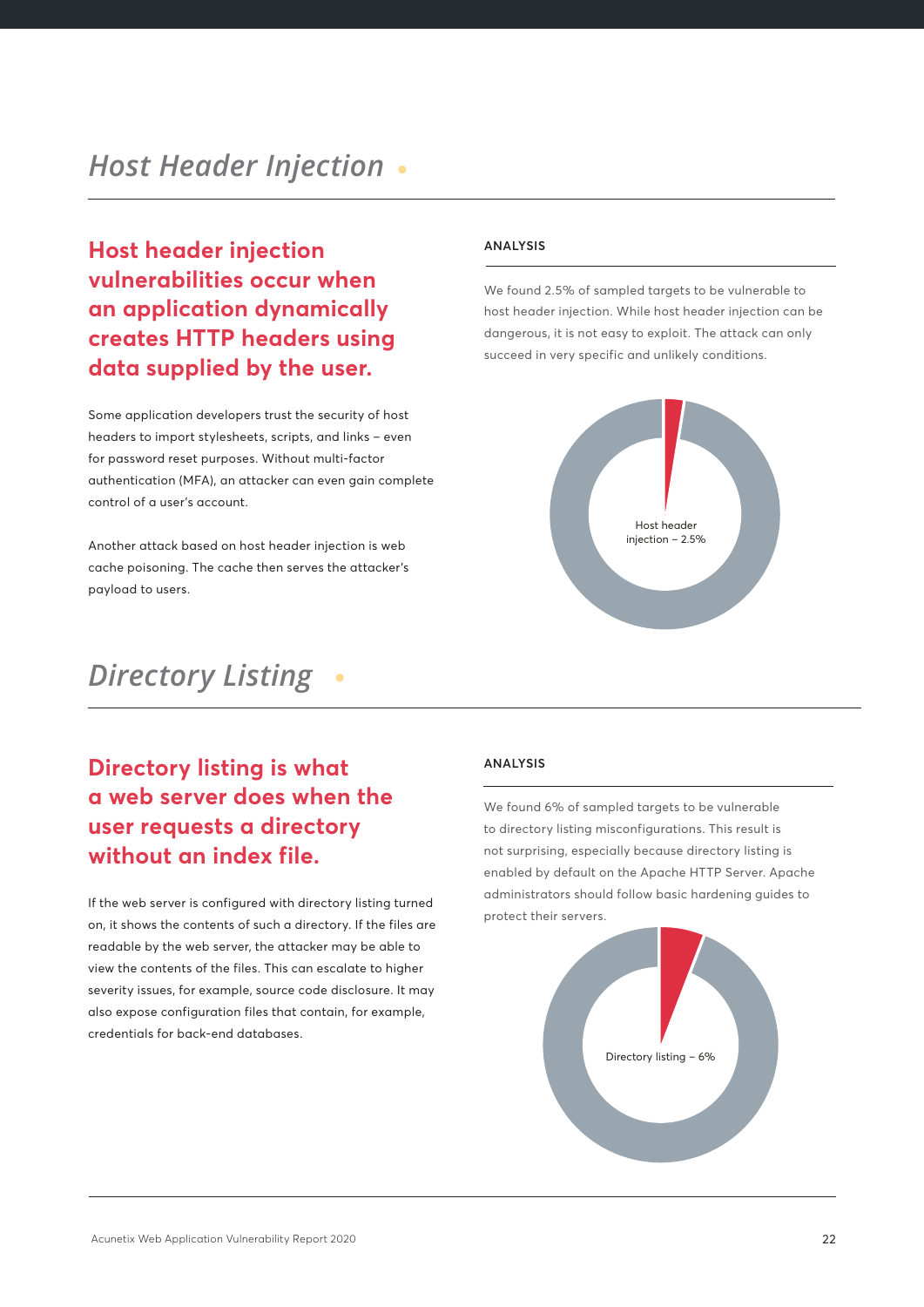**Transport Layer Security (TLS) and its predecessor, Secure Socket Layer (SSL), are protocols used to authenticate and encrypt connections and verify the integrity of data exchanged between clients and servers.**

Every website on the Internet should encrypt communications between the user and the server. This is especially important for websites that handle sensitive data. Encryption creates a secure channel to exchange information such as identification numbers and documents, financial information (for example, credit card numbers), login credentials, and so on.

Older variants of SSL and TLS are vulnerable to many attacks. An attacker who identifies a web server that still uses such versions (usually because of a misconfiguration) may be able to crack or bypass encryption and access information that is exchanged between the server and users.

### **ANALYSIS**

We found nearly 47% of sampled targets with TLS/SSL issues. The majority of these (more than 38%) had broken ciphers (TLS 1.0, RC4) in the allowed cipher list.

We believe it is worrying that very famous vulnerabilities (sometimes called "superbugs") are still visible. Our target sample data shows these items: BREACH (3.9%), POODLE (3.9%), and DROWN (0.7%). We were not expecting to find so many targets with such old and critical issues.

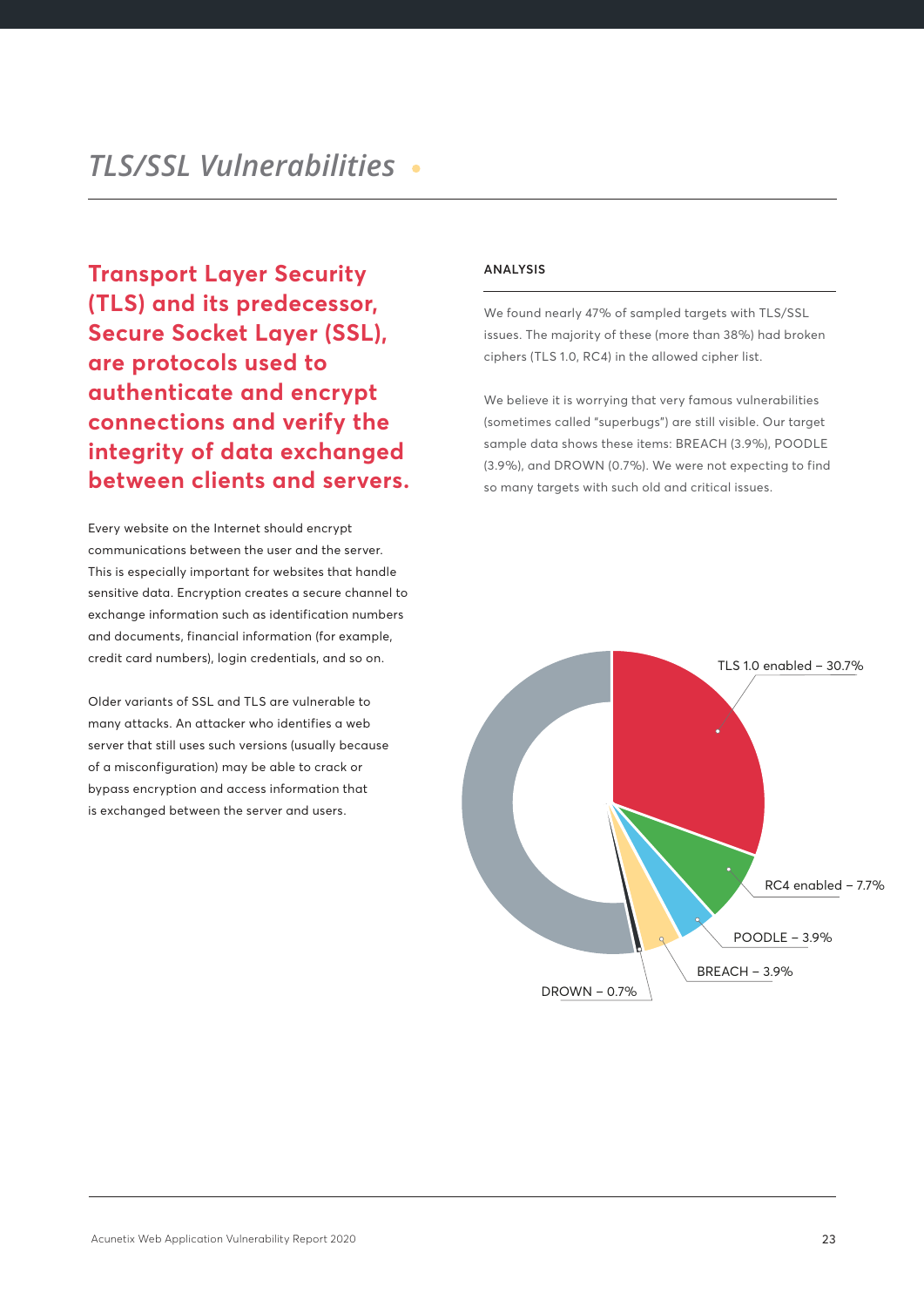*WordPress (and Other CMS) Vulnerabilities* 



## **Estimates show that, as of January 1st, 2020, more than 35% of all websites are WordPress-powered.**\*

WordPress is so popular that it is no surprise that attackers focus on it. When it comes to WordPress security, there are three components: WordPress core, UI themes, and functionality plugins.

The development community that builds WordPress core is strong and mature. Discovered or reported vulnerabilities are immediately investigated and quickly fixed. WordPress now performs automatic upgrades for security updates (minor version number increments) and sends notifications to the system administrator about successful and unsuccessful upgrades.

The situation is different for plugins and themes. Any author can use these mechanisms to add functionality to WordPress. The security and quality of these addons vary significantly. The more popular the addon becomes, the bigger the risk for security. Unfortunately, when an attacker discovers an exploit, they can attack sometimes even tens of thousands of WordPress installations that use the vulnerable plugin or theme.

## Joomla! and Drupal Considerations

Joomla! and Drupal are also CMS systems with many users, but they are not as popular as WordPress. Joomla! and Drupal both have addons that expand their functionality. Similarly to WordPress, the core is maintained by a trusted group of developers and contributors, while addons are more likely to contain vulnerabilities.

#### **ANALYSIS**

We found that 35% of sampled targets had one or more vulnerabilities linked to this group of CMS platforms. The impact of these vulnerabilities can vary depending on the type of vulnerability. This may range from Cross-site Scripting through SQL Injection all the way to remote code execution.



\*usage statistics and market share of wordpress, *https://w3techs.com/technologies/details/cm-wordpress.*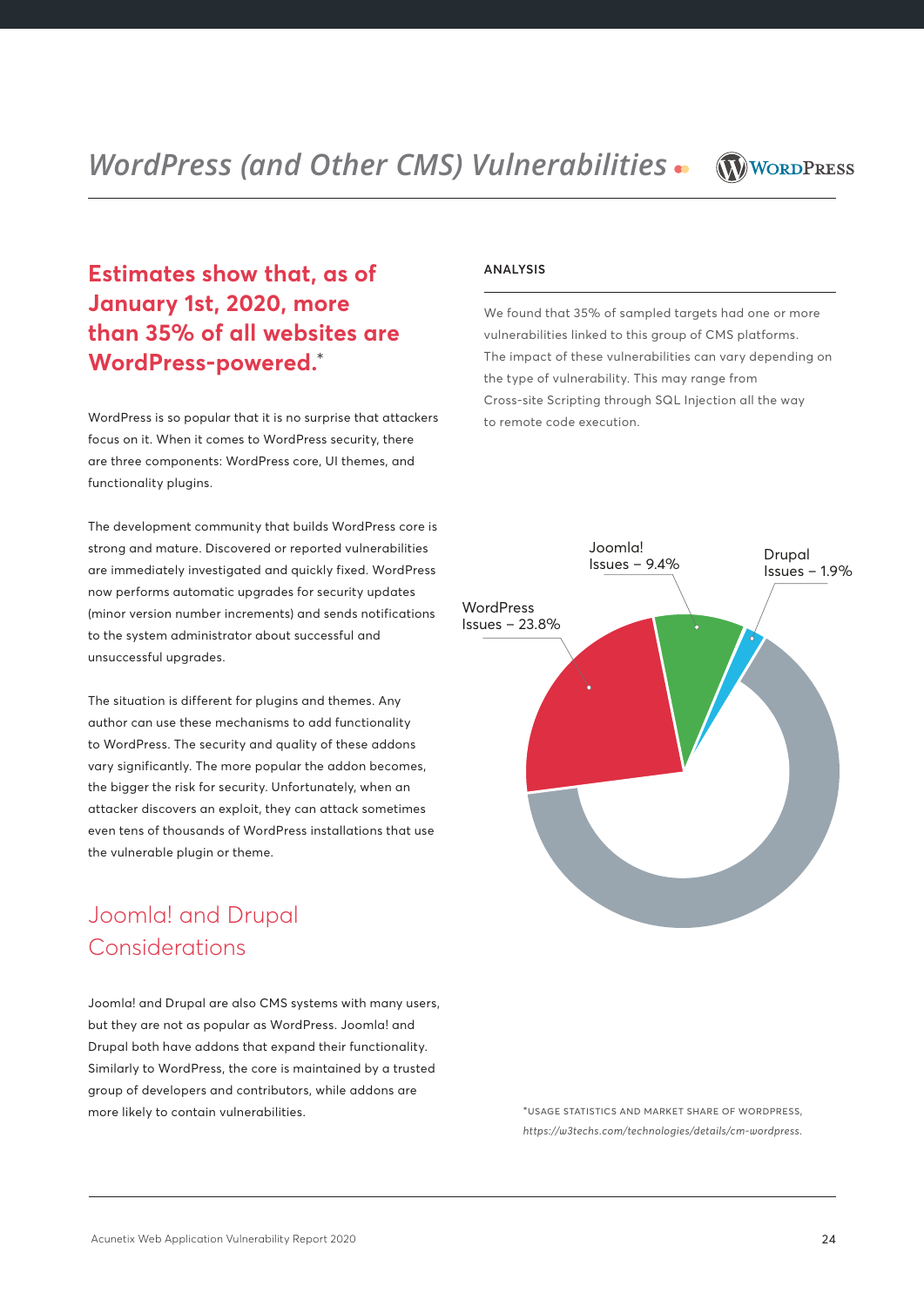### *Web Server Vulnerabilities and Misconfigurations*  $\bullet$

## **There are 2 general types of web server vulnerabilities.**

The first category are vulnerabilities in web server software. These are monitored by web server vendors and often discovered by them, not by users. They are fixed by updates or patches. Security best practice is to always update web server software to the latest version.

The second type of web server vulnerabilities are misconfigurations. These are configurations that expose the web server to attacks.

Vulnerabilities in web servers may range from information disclosure all the way to a remotely exploitable buffer overflow vulnerability that could allow an attacker to escalate an attack to remote code execution (RCE).

#### **ANALYSIS**

We found that 46% of sampled targets had web server vulnerabilities or misconfigurations. Unsurprisingly, most misconfigurations in this category were related to version disclosure. Web servers often disclose their make and version in response to simple requests. While this is not strictly classified as a vulnerability, it may provide an attacker with useful information.

In other cases, old versions of web servers were identified that contained vulnerabilities, mostly related to denial-ofservice or information disclosure.